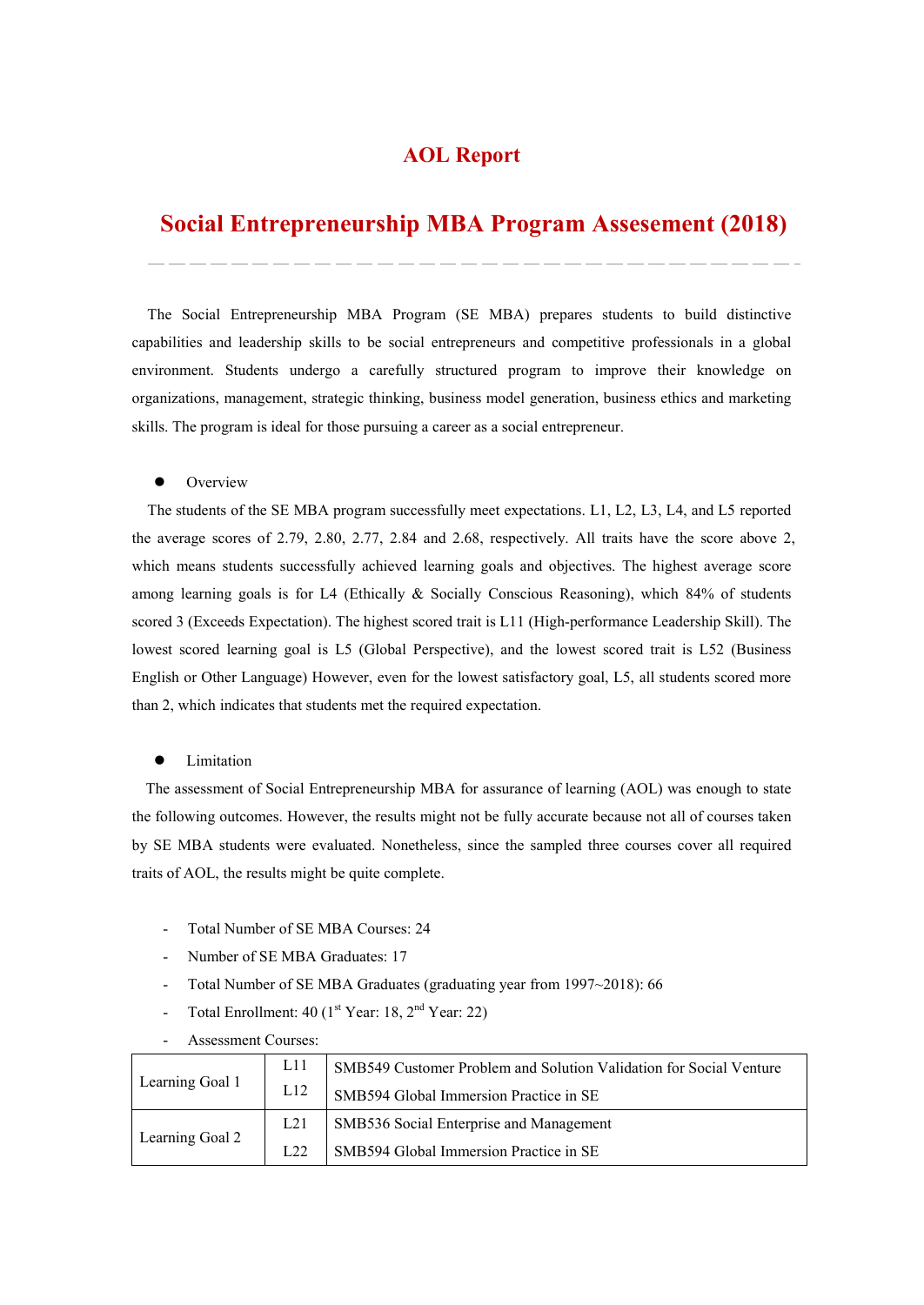| Learning Goal 3 | $L_{31}$ | SMB549 Customer Problem and Solution Validation for Social Venture |  |  |  |  |
|-----------------|----------|--------------------------------------------------------------------|--|--|--|--|
|                 | L32      | SMB594 Global Immersion Practice in SE                             |  |  |  |  |
|                 | L41      | SMB536 Social Enterprise and Management                            |  |  |  |  |
| Learning Goal 4 | L42      | SMB594 Global Immersion Practice in SE                             |  |  |  |  |
|                 | L51      |                                                                    |  |  |  |  |
| Learning Goal 5 | L52      | SMB594 Global Immersion Practice in SE                             |  |  |  |  |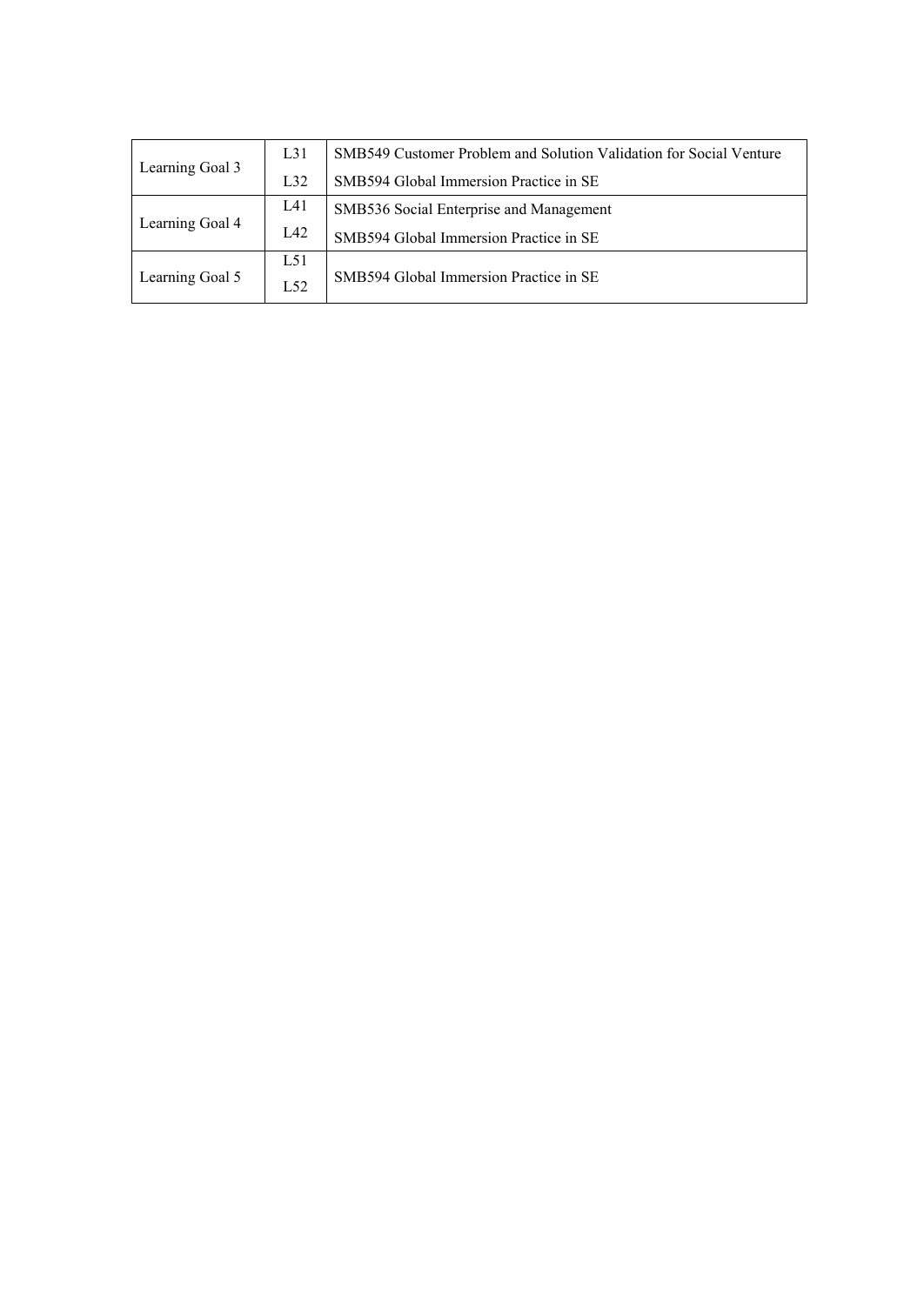# *Overview of Assessment*

## **SE MBA Program Assessment: Learning Goal 1**

**Learning Goal: Our graduates will develop leadership skills and be able to work with internal and external stakeholders effectively.**

| <b>Learning Objective</b>                          | <b>Sample</b>               | <b>Methods</b>                          |
|----------------------------------------------------|-----------------------------|-----------------------------------------|
|                                                    |                             | (L11) Course-embedded                   |
| $(L11)$ Out students will have high-performance    | <b>Students enrolled in</b> | assignment evaluation by                |
| leadership skill                                   |                             | faculty                                 |
|                                                    | SMB549 L11 (N=18)           |                                         |
| $(L12)$ Our students will know how to build a team |                             | (L12) Course-embedded<br>$\overline{a}$ |
| and work with external stakeholders successfully.  | SMB594 L12 $(N=19)$         | assignment evaluation by                |
|                                                    |                             | faculty                                 |

Findings

- The average scores for L11 and L12 are 2.87 and 2.72, respectively.

- The average score exceeded level 2 performance (Meet Expectations) using the course embedded assignment evaluation by faculty in both SMB549 and SMB594 courses. On average, 87% of SE MBA students received 3 (Exceeds Expectations) for SMB549, and 74% for SMB594.

- Most of the SE MBA students developed high leadership skills.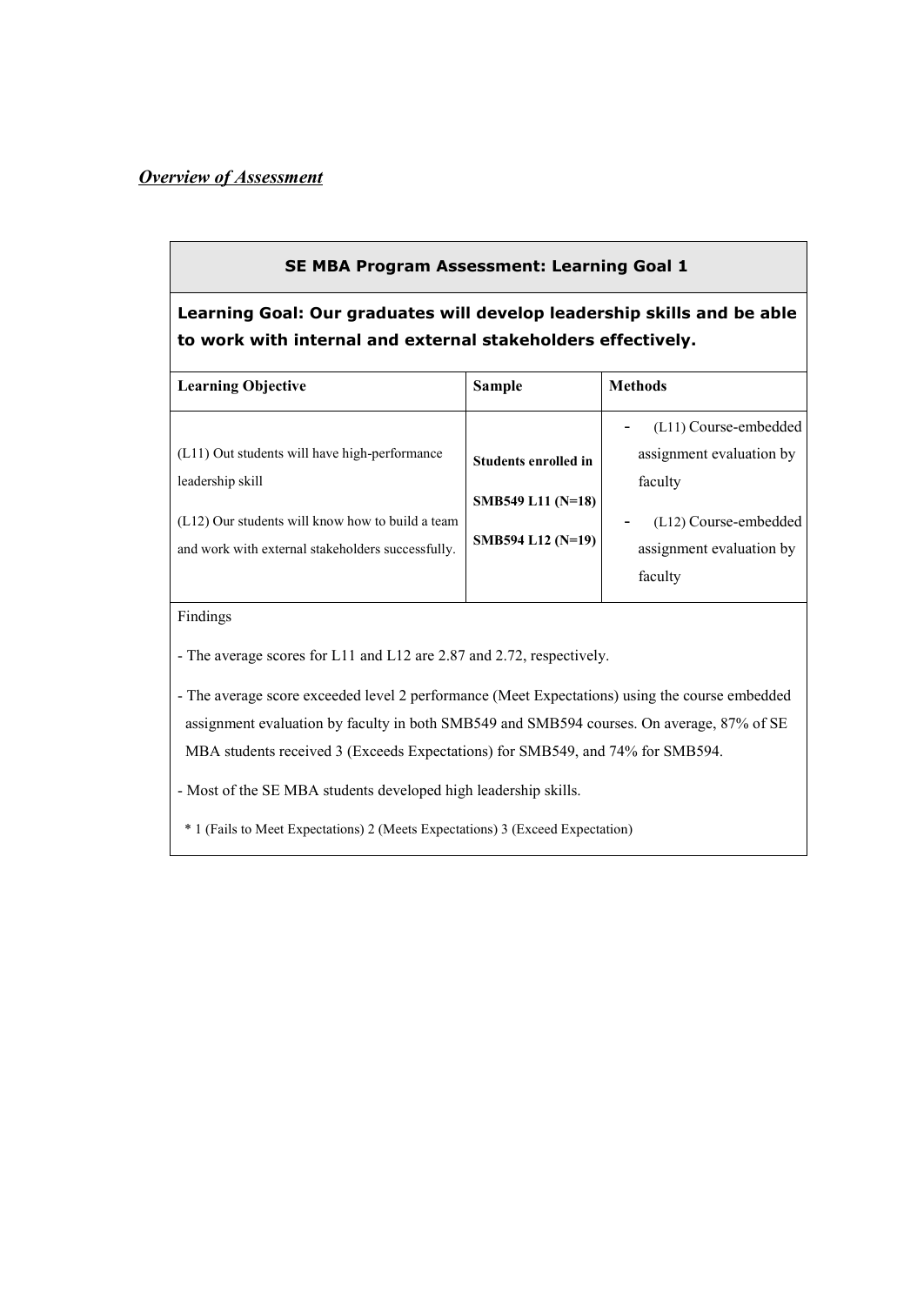# **Learning Goal: Our graduates will be able to develop professional knowledge and competencies of the functional areas and integrate and apply them to practical business cases of social enterprise management.**

| <b>Learning Objective</b>                                                                                                                                                                                                                           | <b>Sample</b>                                                         | <b>Methods</b>                                                                                                                       |
|-----------------------------------------------------------------------------------------------------------------------------------------------------------------------------------------------------------------------------------------------------|-----------------------------------------------------------------------|--------------------------------------------------------------------------------------------------------------------------------------|
| (L21) Our student will be able to enhance professional<br>knowledge and competencies of the functional areas.<br>(L22) Our students will apply different management<br>disciplines into practical business cases of social<br>enterprise management | <b>Students enrolled in</b><br>SMB536 L21 (N=17)<br>SMB594 L22 (N=19) | (L21)<br>Course-embedded<br>presentation evaluation<br>by faculty<br>(L22)<br>Course-embedded<br>assignment evaluation<br>by faculty |

#### Findings

- The average scores for L21 and L22 are 2.83 and 2.77, respectively.

- The average score exceeded level 2 performance (Meet Expectations) using the course embedded assignment evaluation and presentation evaluation by faculty, for L21 in the SMB536 and L22 SMB594 courses.

- Especially, most of the students in SMB536 (about 83%) and in SMB 594 (about 78%) achieved 3 (Exceed Expectations) regarding developed professional knowledge, and were able to apply that practical knowledge in managing their social ventures successfully.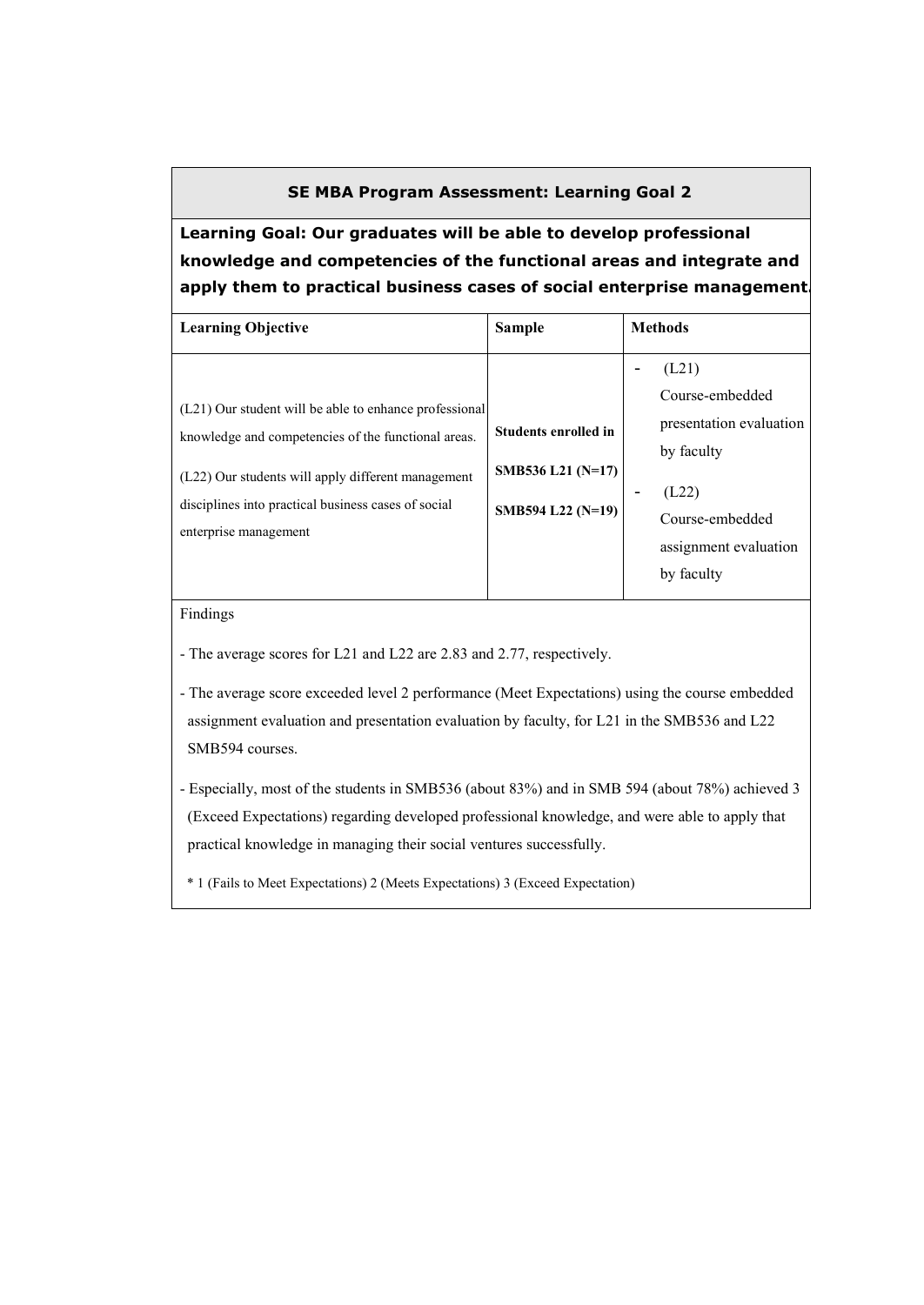### **Learning Goal: our graduates will be effective communicators**

| <b>Learning Objective</b>                                                                                                                                                   | <b>Sample</b>                                                         | <b>Methods</b>                                                                                                                             |
|-----------------------------------------------------------------------------------------------------------------------------------------------------------------------------|-----------------------------------------------------------------------|--------------------------------------------------------------------------------------------------------------------------------------------|
| (L31) Our student will produce professional business<br>documents.<br>(L32) Our students will deliver effective<br>presentation accompanied with proper media<br>technology | <b>Students enrolled in</b><br>SMB549 L31 (N=18)<br>SMB594 L32 (N=19) | (L31) Course-embedded<br>٠<br>presentation evaluation<br>by faculty<br>(L32) Course-embedded<br>۰<br>presentation evaluation<br>by faculty |

### Findings

- The average scores for L31 and L32 are 2.86 and 2.68, respectively.

- The average score exceeded level 2 performance (Meet Expectations) using the course embedded presentation evaluation by faculty, for L31 in SMB549 and L32 in SMB594 course.

- Most SE MBA students in SMB549 and SMB594 produced professional business documents and delivered effective presentations accompanied with proper media technology. Therefore, SE MBA students are effective communicators. Notably, on average, about 86% of students received 3 (Exceeds Expectations) for SMB549 L31, and about 69% of students achieved 3 for SMB594 L32.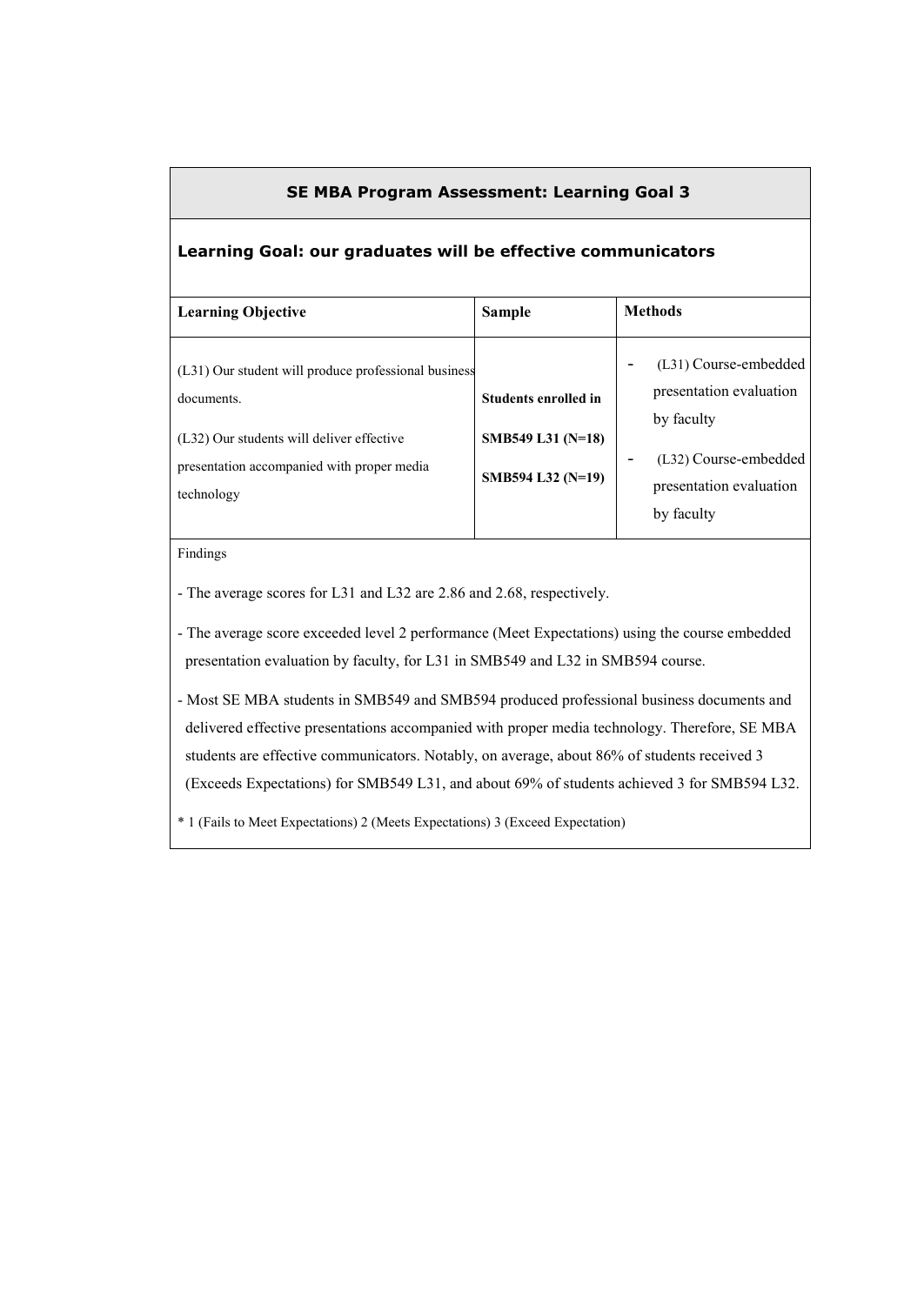# Learning Goal: Our graduates will understand the gravity of ethical behavior and corporate social responsibility

| <b>Learning Objective</b>                   | <b>Sample</b>               | <b>Methods</b>           |
|---------------------------------------------|-----------------------------|--------------------------|
| (L41) Our student will identify ethical and |                             | (L41) Course-embedded    |
| social dilemma and be able to recognize and | <b>Students enrolled in</b> | assignment evaluation by |
| evaluate alternative courses of action.     |                             | faculty                  |
|                                             | SMB536 L41 (N=17)           |                          |
| $(L42)$ Our students will know the          |                             | (L42) Course-embedded    |
| professional code of conduct within their   | SMB594 L42 (N=19)           | assignment evaluation by |
| discipline.                                 |                             | faculty                  |
|                                             |                             |                          |

### Findings

- The average scores for L41 and L42 are 2.85 and 2.84, respectively.

- The average score exceeded level 2 performance (Meet Expectations) using the course embedded assignment evaluation by faculty, for L41 in SMB536 and L42 in SMB594 course.

- Most students (85%) in SMB536 and SMB594 identified ethical and social dilemmas and were able to recognize and evaluate alternative courses of action. Especially, about 84% of the students in SMB594 achieved 3 (Exceeds Expectations), which means they know the professional code of conduct within their discipline. Accordingly, most of the SE MBA students understood the ethical behavior and corporate social responsibility well.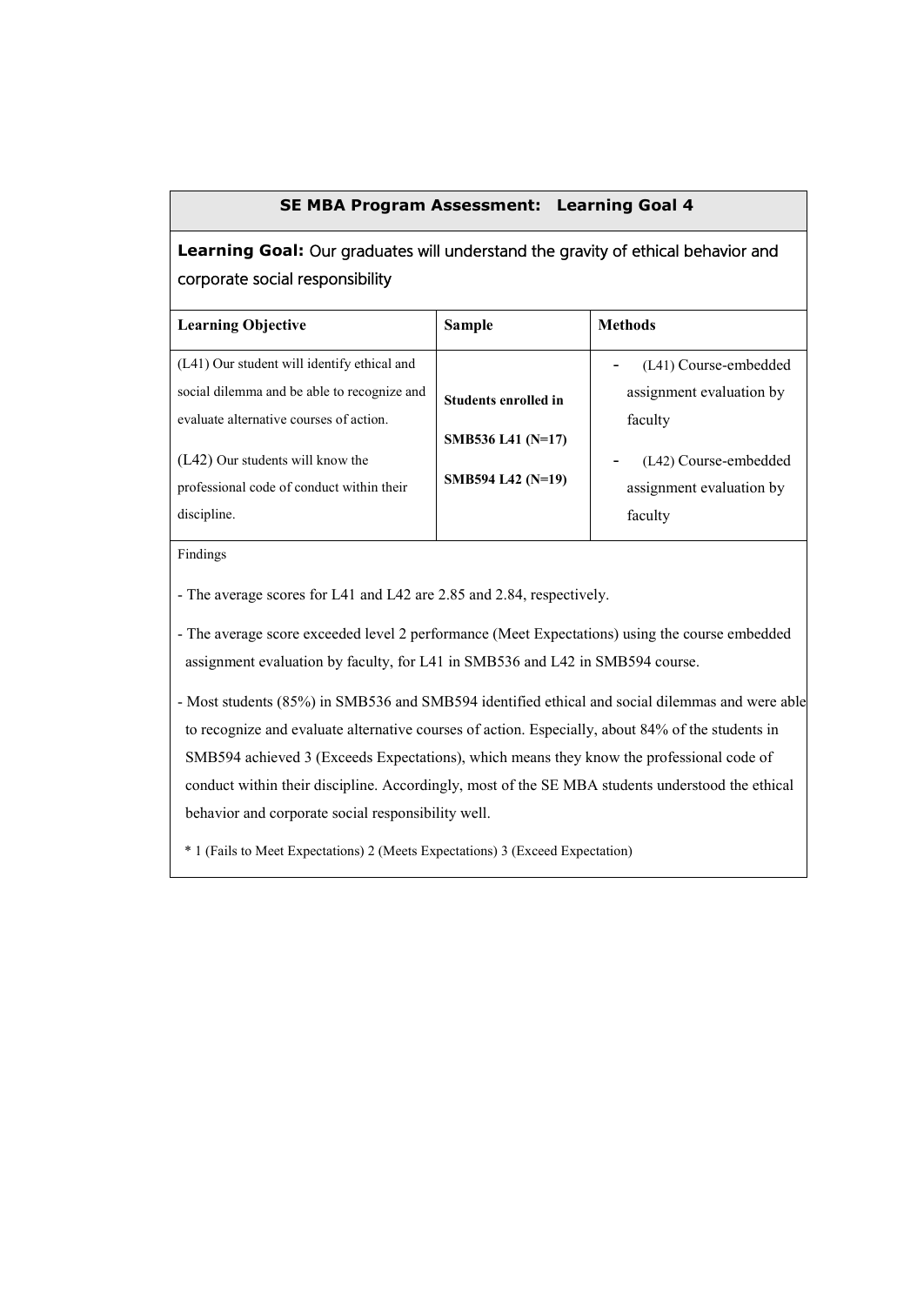# **Learning Goal: Our graduates will have a global perspective.**

| <b>Learning Objective</b>                     | Sample               | <b>Methods</b>                    |
|-----------------------------------------------|----------------------|-----------------------------------|
|                                               |                      | (L51)<br>$\overline{\phantom{a}}$ |
| (L51) Our student will define global business |                      | Course-embedded                   |
| issues and relate these to emerging business  |                      | presentation evaluation           |
| opportunities                                 | Students enrolled in | by faculty                        |
| (L52) Our students will have command of       | SMB594 (N=19)        | (L52)                             |
| business English or other language of major   |                      | Course-embedded                   |
| global market                                 |                      | presentation evaluation           |
|                                               |                      | by faculty                        |
|                                               |                      |                                   |

### Findings

- The average scores for L51 and L52 are 2.79 and 2.58, respectively.

- The average score exceeded level 2 performance (Meet Expectations) using the course embedded presentation evaluation by faculty, for L51 and L52 in the SMB594 course.

- Most SE MBA students in SMB594 were able to define global business issues and relate these to emerging business opportunities by showing a good command of business English or other language of major global market. Notably, more than half of students taking SMB594 scored "3" (Exceeds Expectation; 79% for L51 and 58% for L52).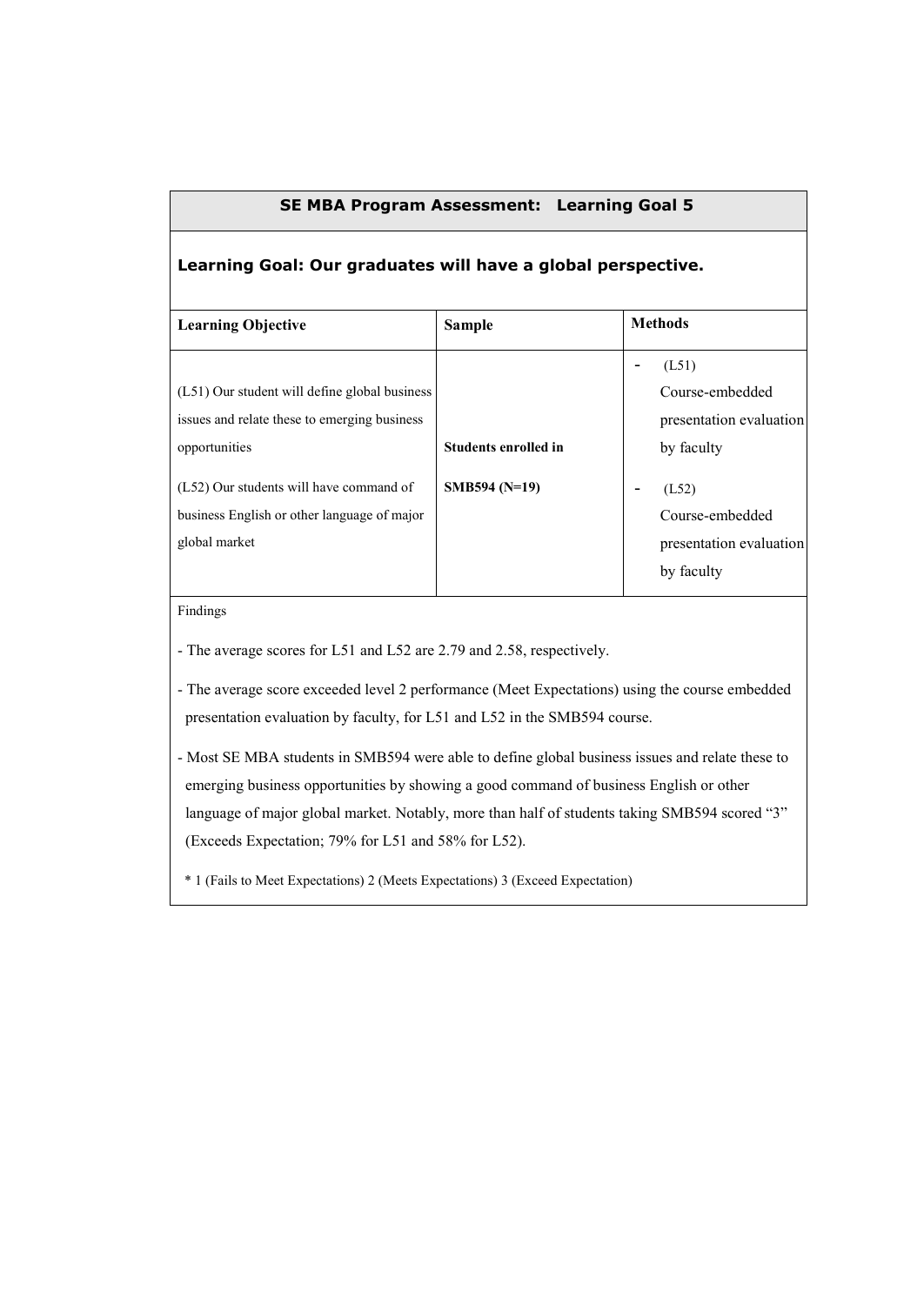# *Data Analysis and Results*

|                          |                         | Assessment Learning Goal 1(L11): SMB549 (N=18)                   |                                |                       |                         |  |  |  |  |
|--------------------------|-------------------------|------------------------------------------------------------------|--------------------------------|-----------------------|-------------------------|--|--|--|--|
|                          |                         |                                                                  | <b>Leadership and Teamwork</b> |                       |                         |  |  |  |  |
|                          |                         | - Using course-embedded assignment evaluation by faculty         |                                |                       |                         |  |  |  |  |
|                          | L11 (Trait)             |                                                                  |                                |                       |                         |  |  |  |  |
| <b>Student</b><br>number | Confidence              | <b>Balance between</b><br>task and<br>interpersonal<br>relations | Ability to listen              | <b>Stays on track</b> | Agenda                  |  |  |  |  |
| $\mathbf{1}$             | $\mathfrak{Z}$          | $\overline{2}$                                                   | $\overline{3}$                 | $\overline{3}$        | $\overline{3}$          |  |  |  |  |
| $\sqrt{2}$               | $\mathfrak{Z}$          | $\mathfrak{Z}$                                                   | $\sqrt{2}$                     | $\sqrt{2}$            | $\overline{3}$          |  |  |  |  |
| $\overline{3}$           | $\overline{3}$          | $\overline{3}$                                                   | $\overline{3}$                 | $\overline{3}$        | $\overline{3}$          |  |  |  |  |
| $\overline{4}$           | $\overline{3}$          | 3                                                                | $\mathfrak{Z}$                 | $\mathfrak{Z}$        | $\overline{3}$          |  |  |  |  |
| 5                        | $\mathfrak{Z}$          | $\mathfrak{Z}$                                                   | $\overline{3}$                 | $\mathfrak{Z}$        | $\overline{3}$          |  |  |  |  |
| $\sqrt{6}$               | $\mathfrak{Z}$          | $\overline{3}$                                                   | $\overline{3}$                 | $\overline{3}$        | $\overline{3}$          |  |  |  |  |
| $\boldsymbol{7}$         | $\mathfrak{Z}$          | $\mathfrak{Z}$                                                   | $\mathfrak{Z}$                 | $\mathfrak{Z}$        | $\mathfrak{Z}$          |  |  |  |  |
| $\,8\,$                  | $\overline{3}$          | $\overline{2}$                                                   | $\overline{3}$                 | $\mathfrak{Z}$        | $\overline{3}$          |  |  |  |  |
| 9                        | $\overline{3}$          | $\overline{3}$                                                   | $\overline{3}$                 | $\mathfrak{Z}$        | $\overline{3}$          |  |  |  |  |
| 10                       | $\overline{3}$          | $\overline{\mathbf{3}}$                                          | $\mathfrak{Z}$                 | $\mathfrak{Z}$        | $\overline{3}$          |  |  |  |  |
| 11                       | $\mathfrak{Z}$          | 3                                                                | $\mathfrak{Z}$                 | $\overline{2}$        | $\overline{2}$          |  |  |  |  |
| 12                       | $\overline{\mathbf{3}}$ | $\overline{3}$                                                   | $\overline{3}$                 | $\overline{3}$        | $\overline{3}$          |  |  |  |  |
| 13                       | $\overline{3}$          | $\overline{3}$                                                   | $\overline{3}$                 | $\overline{2}$        | $\overline{\mathbf{3}}$ |  |  |  |  |
| 14                       | $\overline{3}$          | $\overline{3}$                                                   | $\mathfrak{Z}$                 | $\mathfrak{Z}$        | $\overline{2}$          |  |  |  |  |
| 15                       | $\mathfrak{Z}$          | $\overline{\mathbf{3}}$                                          | $\mathfrak{Z}$                 | $\mathfrak{Z}$        | $\overline{3}$          |  |  |  |  |
| 16                       | $\overline{3}$          | $\overline{3}$                                                   | $\overline{3}$                 | $\overline{2}$        | $\overline{3}$          |  |  |  |  |
| $17\,$                   | $\mathfrak{Z}$          | $\overline{3}$                                                   | $\sqrt{2}$                     | $\mathfrak{Z}$        | $\overline{2}$          |  |  |  |  |
| $18\,$                   | $\overline{2}$          | $\overline{3}$                                                   | $\mathfrak{Z}$                 | $\mathfrak{Z}$        | $\mathfrak{Z}$          |  |  |  |  |
| 3 point total            | 17                      | 16                                                               | 16                             | 14                    | 15                      |  |  |  |  |
| 2 point total            | $\mathbf{1}$            | $\overline{2}$                                                   | $\overline{2}$                 | $\overline{4}$        | $\mathfrak{Z}$          |  |  |  |  |
| 1 point total            | $\boldsymbol{0}$        | $\boldsymbol{0}$                                                 | $\boldsymbol{0}$               | $\boldsymbol{0}$      | $\boldsymbol{0}$        |  |  |  |  |

\* Criteria: 1 (Fails to Meet Expectations) 2 (Meets Expectations) 3 (Exceeds Expectations)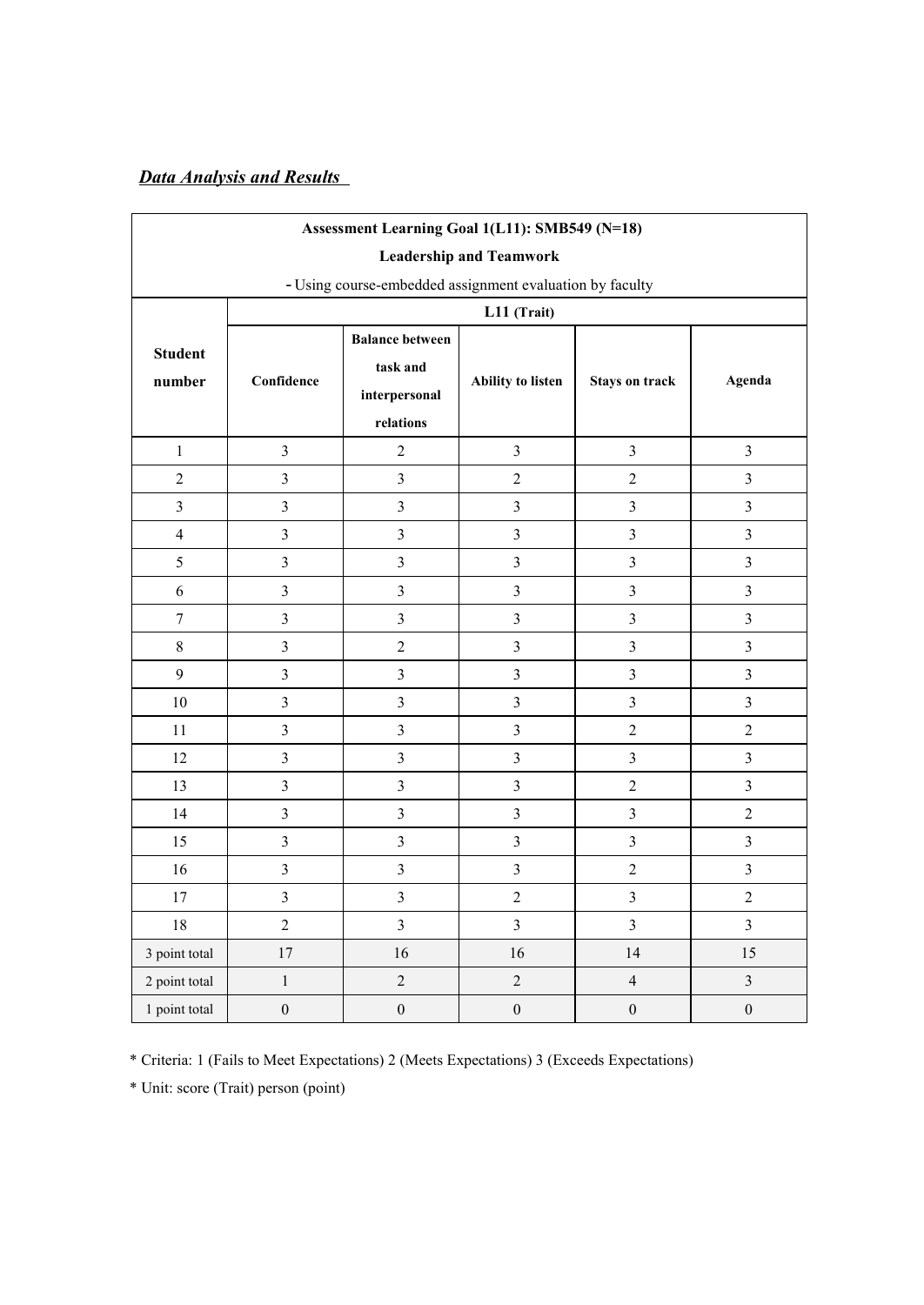|                                                          |                         |                                | Assessment Learning Goal 1(L12): SMB594 (N=19) |                         |                                     |  |  |  |  |
|----------------------------------------------------------|-------------------------|--------------------------------|------------------------------------------------|-------------------------|-------------------------------------|--|--|--|--|
|                                                          |                         | <b>Leadership and Teamwork</b> |                                                |                         |                                     |  |  |  |  |
| - Using course-embedded assignment evaluation by faculty |                         |                                |                                                |                         |                                     |  |  |  |  |
|                                                          |                         | L12 (Trait)                    |                                                |                         |                                     |  |  |  |  |
|                                                          | <b>Balance</b>          |                                |                                                |                         |                                     |  |  |  |  |
| <b>Student</b>                                           |                         | between task                   |                                                |                         |                                     |  |  |  |  |
| number                                                   | <b>Commitment</b>       | and                            | <b>Contributions</b>                           | <b>Stays on</b>         | <b>Working with</b><br>stakeholders |  |  |  |  |
|                                                          |                         | interpersonal                  |                                                | track                   |                                     |  |  |  |  |
|                                                          |                         | relations                      |                                                |                         |                                     |  |  |  |  |
| $\mathbf{1}$                                             | $\overline{3}$          | $\mathfrak{Z}$                 | $\overline{3}$                                 | $\mathfrak{Z}$          | $\overline{2}$                      |  |  |  |  |
| $\overline{2}$                                           | $\overline{2}$          | $\overline{2}$                 | $\mathfrak{Z}$                                 | 3                       | $\overline{3}$                      |  |  |  |  |
| 3                                                        | $\overline{3}$          | $\overline{2}$                 | $\overline{3}$                                 | $\overline{2}$          | $\overline{3}$                      |  |  |  |  |
| $\overline{4}$                                           | $\overline{3}$          | $\sqrt{2}$                     | $\mathfrak{Z}$                                 | $\mathbf{1}$            | $\mathfrak{Z}$                      |  |  |  |  |
| 5                                                        | $\overline{3}$          | $\overline{3}$                 | $\overline{3}$                                 | 3                       | $\mathfrak{Z}$                      |  |  |  |  |
| 6                                                        | $\overline{2}$          | $\mathfrak{Z}$                 | $\sqrt{2}$                                     | $\overline{3}$          | $\mathfrak{Z}$                      |  |  |  |  |
| $\tau$                                                   | $\overline{3}$          | $\overline{3}$                 | $\overline{\mathbf{3}}$                        | 3                       | $\overline{2}$                      |  |  |  |  |
| $8\,$                                                    | $\overline{\mathbf{3}}$ | $\sqrt{2}$                     | $\mathfrak{Z}$                                 | $\overline{2}$          | $\overline{3}$                      |  |  |  |  |
| 9                                                        | $\overline{\mathbf{3}}$ | $\overline{\mathbf{3}}$        | $\overline{\mathbf{3}}$                        | 3                       | $\overline{3}$                      |  |  |  |  |
| 10                                                       | $\overline{\mathbf{3}}$ | $\mathfrak{Z}$                 | $\sqrt{2}$                                     | 3                       | $\overline{3}$                      |  |  |  |  |
| 11                                                       | $\overline{2}$          | $\overline{3}$                 | $\overline{\mathbf{3}}$                        | 3                       | $\overline{3}$                      |  |  |  |  |
| 12                                                       | $\overline{3}$          | $\overline{2}$                 | $\sqrt{2}$                                     | $\overline{2}$          | $\overline{2}$                      |  |  |  |  |
| 13                                                       | $\overline{3}$          | $\overline{3}$                 | $\overline{\mathbf{3}}$                        | 3                       | $\overline{3}$                      |  |  |  |  |
| 14                                                       | $\overline{2}$          | $\mathfrak{Z}$                 | $\overline{\mathbf{3}}$                        | 3                       | $\overline{3}$                      |  |  |  |  |
| 15                                                       | $\overline{3}$          | $\mathfrak{Z}$                 | $\mathfrak{Z}$                                 | 3                       | $\overline{3}$                      |  |  |  |  |
| 16                                                       | $\mathbf{1}$            | $\sqrt{2}$                     | $\sqrt{2}$                                     | $\sqrt{2}$              | $\mathfrak{Z}$                      |  |  |  |  |
| $17\,$                                                   | $\overline{3}$          | $\overline{\mathbf{3}}$        | $\overline{\mathbf{3}}$                        | $\overline{\mathbf{3}}$ | $\mathfrak{Z}$                      |  |  |  |  |
| $18\,$                                                   | $\overline{3}$          | $\overline{3}$                 | $\overline{3}$                                 | $\overline{3}$          | $\overline{3}$                      |  |  |  |  |
| 19                                                       | $\overline{3}$          | $\overline{3}$                 | $\overline{2}$                                 | $\overline{2}$          | $\overline{3}$                      |  |  |  |  |
| 3 point total                                            | 14                      | 13                             | 14                                             | 13                      | 16                                  |  |  |  |  |
| 2 point total                                            | $\overline{4}$          | $\sqrt{6}$                     | 5                                              | 5                       | $\overline{3}$                      |  |  |  |  |
| 1 point total                                            | $\,1$                   | $\boldsymbol{0}$               | $\boldsymbol{0}$                               | $\,1$                   | $\boldsymbol{0}$                    |  |  |  |  |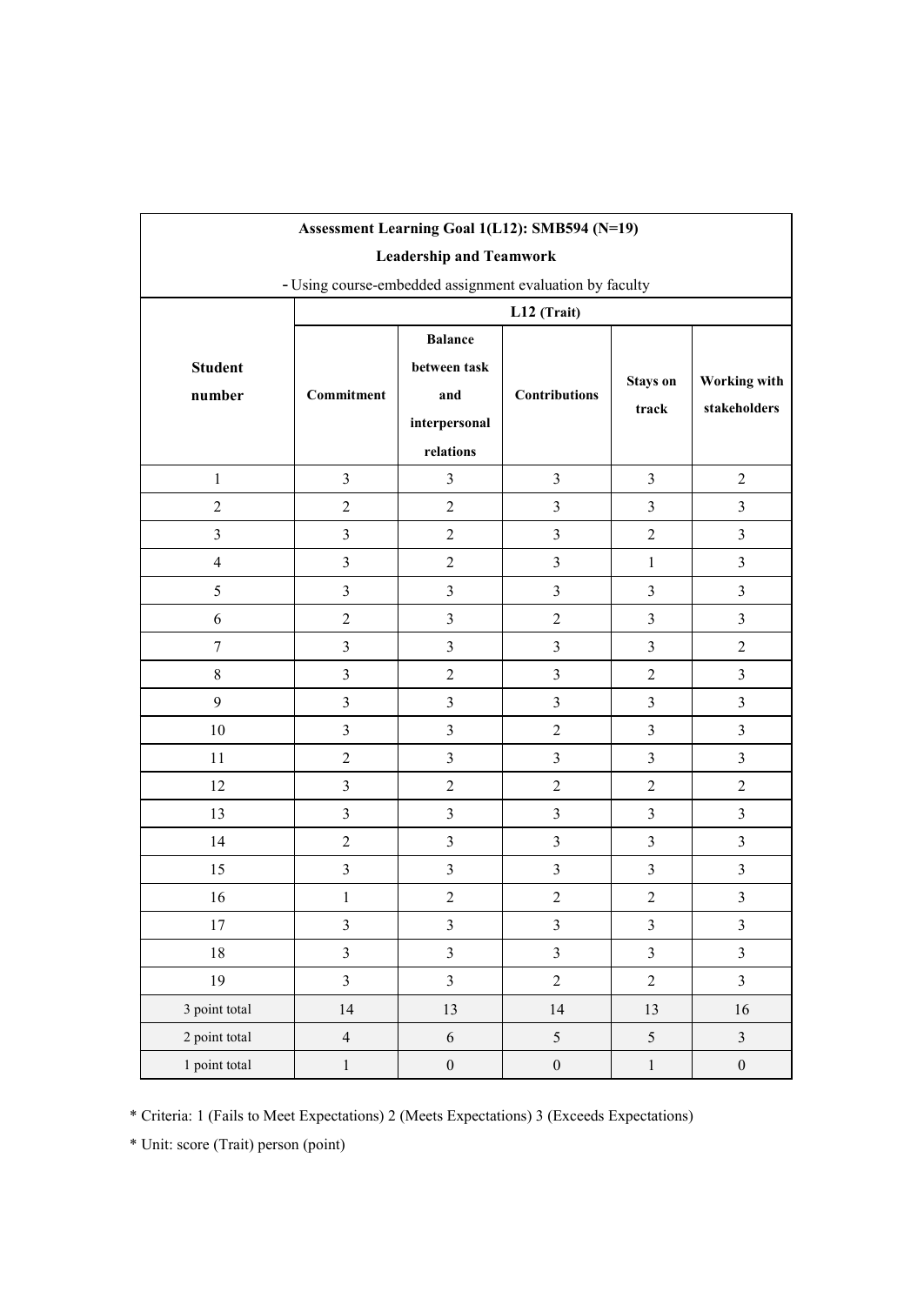|                          |                           |                          |                                                  | Assessment Learning Goal 2(L21): SMB536 (N=17)             |                         |                                                |
|--------------------------|---------------------------|--------------------------|--------------------------------------------------|------------------------------------------------------------|-------------------------|------------------------------------------------|
|                          |                           |                          |                                                  | Domain Expertise in Creating and Managing Social Ventures  |                         |                                                |
|                          |                           |                          |                                                  | - Using course-embedded presentation evaluation by faculty |                         |                                                |
|                          |                           |                          |                                                  | L21 (Trait)                                                |                         |                                                |
| <b>Student</b><br>number | Professional<br>knowledge | Managemen<br>t principle | <b>Application</b><br>of<br>managemen<br>t tools | <b>Application</b><br>of financial<br>analysis             | Case<br>analysis        | Qualitative<br>and<br>quantitative<br>analysis |
| $\mathbf{1}$             | $\overline{3}$            | $\overline{3}$           | $\mathfrak{Z}$                                   | $\overline{3}$                                             | $\overline{2}$          | $\overline{3}$                                 |
| $\sqrt{2}$               | $\mathfrak{Z}$            | $\overline{3}$           | $\overline{3}$                                   | $\mathfrak{Z}$                                             | $\overline{3}$          | $\overline{3}$                                 |
| $\overline{3}$           | $\overline{3}$            | $\overline{3}$           | $\overline{3}$                                   | $\overline{3}$                                             | $\overline{3}$          | $\overline{3}$                                 |
| $\overline{4}$           | $\overline{3}$            | $\overline{3}$           | $\overline{3}$                                   | $\overline{3}$                                             | $\mathfrak{Z}$          | $\overline{3}$                                 |
| 5                        | $\sqrt{2}$                | $\overline{3}$           | $\overline{3}$                                   | $\mathfrak{Z}$                                             | $\sqrt{2}$              | $\overline{3}$                                 |
| 6                        | $\overline{c}$            | $\overline{2}$           | $\overline{3}$                                   | $\overline{2}$                                             | $\overline{3}$          | $\overline{2}$                                 |
| $\tau$                   | $\overline{3}$            | $\overline{3}$           | $\overline{3}$                                   | $\overline{3}$                                             | $\mathfrak{Z}$          | $\overline{3}$                                 |
| $8\,$                    | $\mathfrak{Z}$            | $\overline{3}$           | $\overline{3}$                                   | $\overline{\mathbf{3}}$                                    | $\overline{3}$          | $\overline{3}$                                 |
| 9                        | $\overline{c}$            | $\overline{3}$           | $\overline{3}$                                   | $\overline{3}$                                             | $\mathfrak{Z}$          | $\overline{3}$                                 |
| 10                       | $\overline{3}$            | $\overline{3}$           | $\overline{2}$                                   | $\overline{3}$                                             | $\overline{3}$          | $\overline{3}$                                 |
| 11                       | $\overline{3}$            | $\overline{3}$           | $\overline{3}$                                   | $\overline{\mathbf{3}}$                                    | $\overline{\mathbf{3}}$ | $\overline{3}$                                 |
| 12                       | $\overline{3}$            | $\overline{3}$           | $\overline{3}$                                   | $\mathfrak{Z}$                                             | $\overline{2}$          | $\overline{3}$                                 |
| 13                       | $\overline{3}$            | $\overline{3}$           | $\overline{2}$                                   | $\overline{2}$                                             | $\overline{3}$          | $\overline{3}$                                 |
| 14                       | $\overline{3}$            | $\overline{3}$           | $\overline{3}$                                   | $\overline{\mathbf{3}}$                                    | $\overline{3}$          | $\overline{3}$                                 |
| 15                       | $\overline{3}$            | $\overline{3}$           | $\overline{3}$                                   | $\mathfrak{Z}$                                             | $\overline{3}$          | $\overline{3}$                                 |
| 16                       | $\overline{3}$            | $\overline{3}$           | $\overline{3}$                                   | $\overline{3}$                                             | $\overline{2}$          | $\overline{3}$                                 |
| 17                       | $\overline{2}$            | $\overline{3}$           | $\overline{2}$                                   | $\overline{2}$                                             | $\overline{3}$          | $\overline{2}$                                 |
| 3 point total            | 13                        | 16                       | 14                                               | 14                                                         | 13                      | 15                                             |
| 2 point total            | $\overline{4}$            | $\mathbf{1}$             | $\mathfrak{Z}$                                   | $\mathfrak{Z}$                                             | $\mathfrak{Z}$          | $\overline{2}$                                 |
| 1 point total            | $\boldsymbol{0}$          | $\boldsymbol{0}$         | $\boldsymbol{0}$                                 | $\boldsymbol{0}$                                           | $\boldsymbol{0}$        | $\boldsymbol{0}$                               |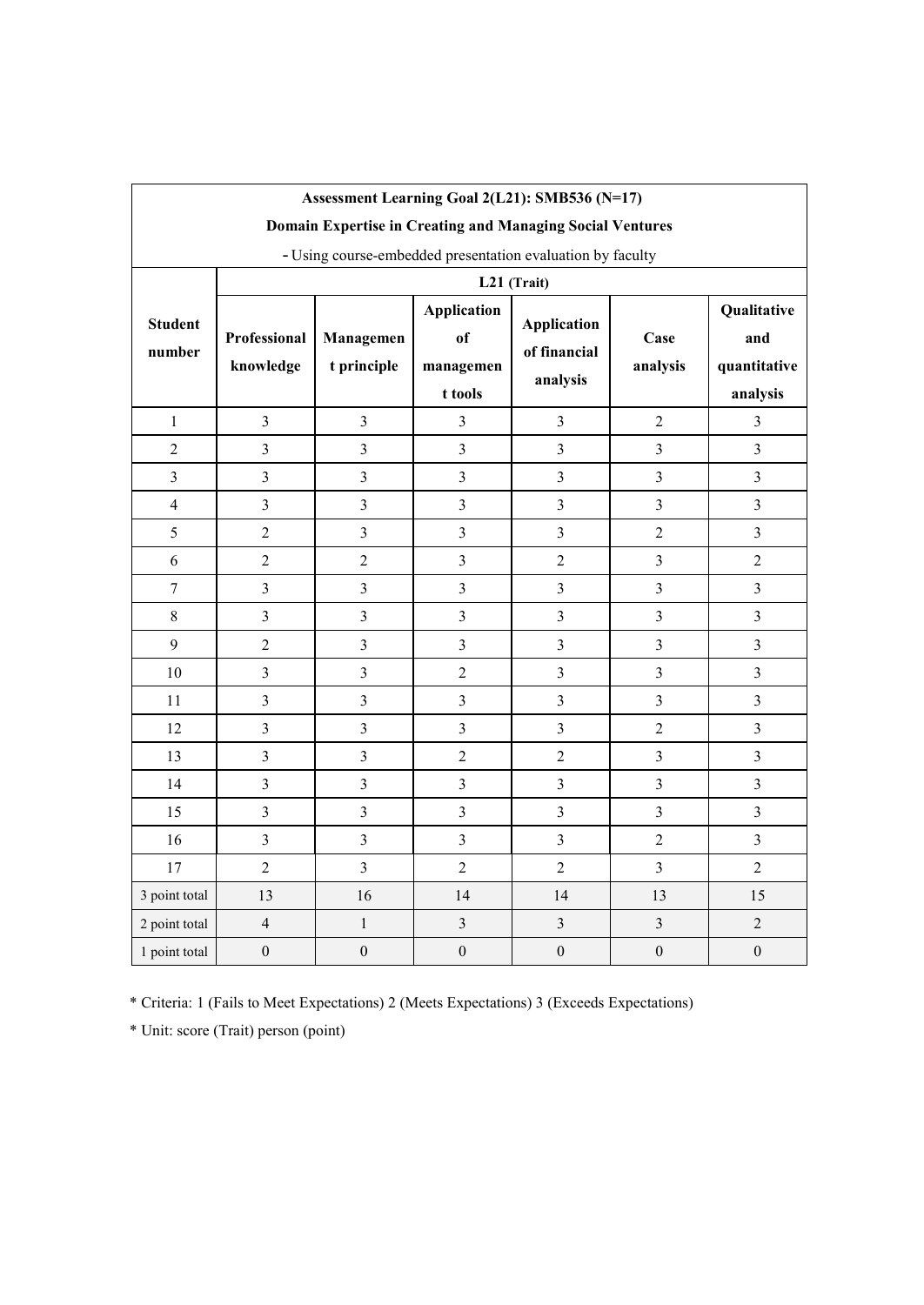|                          |                                                 |                                       | Assessment Learning Goal 2(L22): SMB594 (N=19)            |                                                                |                                             |                                               |                                                                            |
|--------------------------|-------------------------------------------------|---------------------------------------|-----------------------------------------------------------|----------------------------------------------------------------|---------------------------------------------|-----------------------------------------------|----------------------------------------------------------------------------|
|                          |                                                 |                                       | Domain Expertise in Creating and Managing Social Ventures |                                                                |                                             |                                               |                                                                            |
|                          |                                                 |                                       | - Using course-embedded assignment evaluation by faculty  |                                                                |                                             |                                               |                                                                            |
|                          |                                                 |                                       |                                                           | L22 (Trait)                                                    |                                             |                                               |                                                                            |
| <b>Student</b><br>number | Integration<br>and<br>synthesis of<br>knowledge | <b>Finding of</b><br>real<br>problems | Appropriate<br>supporting<br>data/evidenc<br>e            | <b>Application</b><br>of<br>knowledge<br>and tools to<br>cases | Developmen<br>t of new<br>business<br>cases | Understandi<br>ng of<br>management<br>systems | Application<br>of tools and<br>systems into<br>new business<br>development |
| $\mathbf{1}$             | $\sqrt{2}$                                      | $\mathfrak{Z}$                        | $\overline{3}$                                            | $\mathfrak{Z}$                                                 | $\sqrt{2}$                                  | $\sqrt{2}$                                    | $\mathfrak{Z}$                                                             |
| $\sqrt{2}$               | $\overline{3}$                                  | $\mathfrak{Z}$                        | $\sqrt{2}$                                                | $\sqrt{2}$                                                     | $\sqrt{2}$                                  | $\mathfrak{Z}$                                | $\mathfrak{Z}$                                                             |
| $\mathfrak{Z}$           | $\overline{\mathbf{3}}$                         | $\mathfrak{Z}$                        | $\mathfrak{Z}$                                            | $\mathfrak{Z}$                                                 | $\mathfrak{Z}$                              | $\mathfrak{Z}$                                | $\mathfrak{Z}$                                                             |
| $\overline{4}$           | $\overline{2}$                                  | $\mathfrak{Z}$                        | $\overline{3}$                                            | $\mathfrak{Z}$                                                 | $\mathfrak{Z}$                              | $\mathfrak{Z}$                                | $\overline{2}$                                                             |
| $\mathfrak s$            | $\overline{3}$                                  | $\mathfrak{Z}$                        | $\overline{3}$                                            | $\mathfrak{Z}$                                                 | $\mathfrak{Z}$                              | $\mathfrak{Z}$                                | $\mathfrak{Z}$                                                             |
| 6                        | $\overline{\mathbf{3}}$                         | $\mathfrak{Z}$                        | $\overline{3}$                                            | $\overline{\mathbf{3}}$                                        | $\sqrt{2}$                                  | $\mathfrak{Z}$                                | $\mathfrak{Z}$                                                             |
| $\boldsymbol{7}$         | $\overline{\mathbf{3}}$                         | $\sqrt{2}$                            | $\sqrt{2}$                                                | $\mathfrak{Z}$                                                 | $\mathfrak{Z}$                              | $\sqrt{2}$                                    | $\sqrt{2}$                                                                 |
| $\,8\,$                  | $\overline{3}$                                  | $\mathfrak{Z}$                        | $\overline{3}$                                            | $\overline{3}$                                                 | $\mathfrak{Z}$                              | $\mathfrak{Z}$                                | $\mathfrak{Z}$                                                             |
| 9                        | $\sqrt{2}$                                      | $\mathfrak{Z}$                        | $\mathfrak{Z}$                                            | $\mathfrak{Z}$                                                 | $\mathfrak{Z}$                              | $\mathfrak{Z}$                                | $\mathfrak{Z}$                                                             |
| $10\,$                   | $\mathfrak{Z}$                                  | $\mathfrak{Z}$                        | $\overline{3}$                                            | $\sqrt{2}$                                                     | $\overline{3}$                              | $\mathfrak{Z}$                                | $\mathfrak{Z}$                                                             |
| 11                       | $\overline{\mathbf{3}}$                         | $\sqrt{2}$                            | $\mathfrak{Z}$                                            | $\mathfrak{Z}$                                                 | $\mathfrak{Z}$                              | $\mathfrak{Z}$                                | $\mathfrak{Z}$                                                             |
| 12                       | $\overline{3}$                                  | $\mathfrak{Z}$                        | $\overline{3}$                                            | $\overline{3}$                                                 | $\mathfrak{Z}$                              | $\overline{2}$                                | $\mathfrak{Z}$                                                             |
| 13                       | $\overline{3}$                                  | $\mathfrak{Z}$                        | $\mathfrak{Z}$                                            | $\mathfrak{Z}$                                                 | $\mathfrak{Z}$                              | $\mathfrak{Z}$                                | $\sqrt{2}$                                                                 |
| 14                       | $\overline{3}$                                  | $\mathfrak{Z}$                        | $\sqrt{2}$                                                | $\overline{3}$                                                 | $\overline{3}$                              | $\mathfrak{Z}$                                | $\mathfrak{Z}$                                                             |
| 15                       | $\overline{\mathbf{3}}$                         | $\sqrt{2}$                            | $\mathfrak{Z}$                                            | $\sqrt{2}$                                                     | $\sqrt{2}$                                  | $\mathfrak{Z}$                                | $\mathfrak{Z}$                                                             |
| 16                       | $\sqrt{2}$                                      | $\mathfrak{Z}$                        | $\mathfrak{Z}$                                            | $\mathfrak{Z}$                                                 | $\mathfrak{Z}$                              | $\mathfrak{Z}$                                | $\,1$                                                                      |
| 17                       | $\mathfrak{Z}$                                  | $\mathfrak{Z}$                        | $\mathfrak{Z}$                                            | $\mathfrak{Z}$                                                 | $\mathfrak{Z}$                              | $\mathfrak{Z}$                                | $\mathfrak{Z}$                                                             |
| 18                       | $\overline{c}$                                  | $\overline{2}$                        | $\boldsymbol{2}$                                          | $\overline{\mathbf{3}}$                                        | $\mathfrak{Z}$                              | $\overline{2}$                                | $\sqrt{2}$                                                                 |
| 19                       | $\overline{3}$                                  | $\mathfrak{Z}$                        | $\overline{3}$                                            | $\overline{\mathbf{3}}$                                        | $\mathfrak{Z}$                              | $\overline{3}$                                | $\overline{3}$                                                             |
| 3 point total            | 14                                              | 15                                    | 15                                                        | 16                                                             | 15                                          | 15                                            | 14                                                                         |
| 2 point total            | 5                                               | $\overline{4}$                        | $\overline{4}$                                            | $\mathfrak{Z}$                                                 | $\overline{4}$                              | $\overline{4}$                                | $\overline{4}$                                                             |
| 1 point total            | $\boldsymbol{0}$                                | $\boldsymbol{0}$                      | $\boldsymbol{0}$                                          | $\boldsymbol{0}$                                               | $\boldsymbol{0}$                            | $\boldsymbol{0}$                              | $1\,$                                                                      |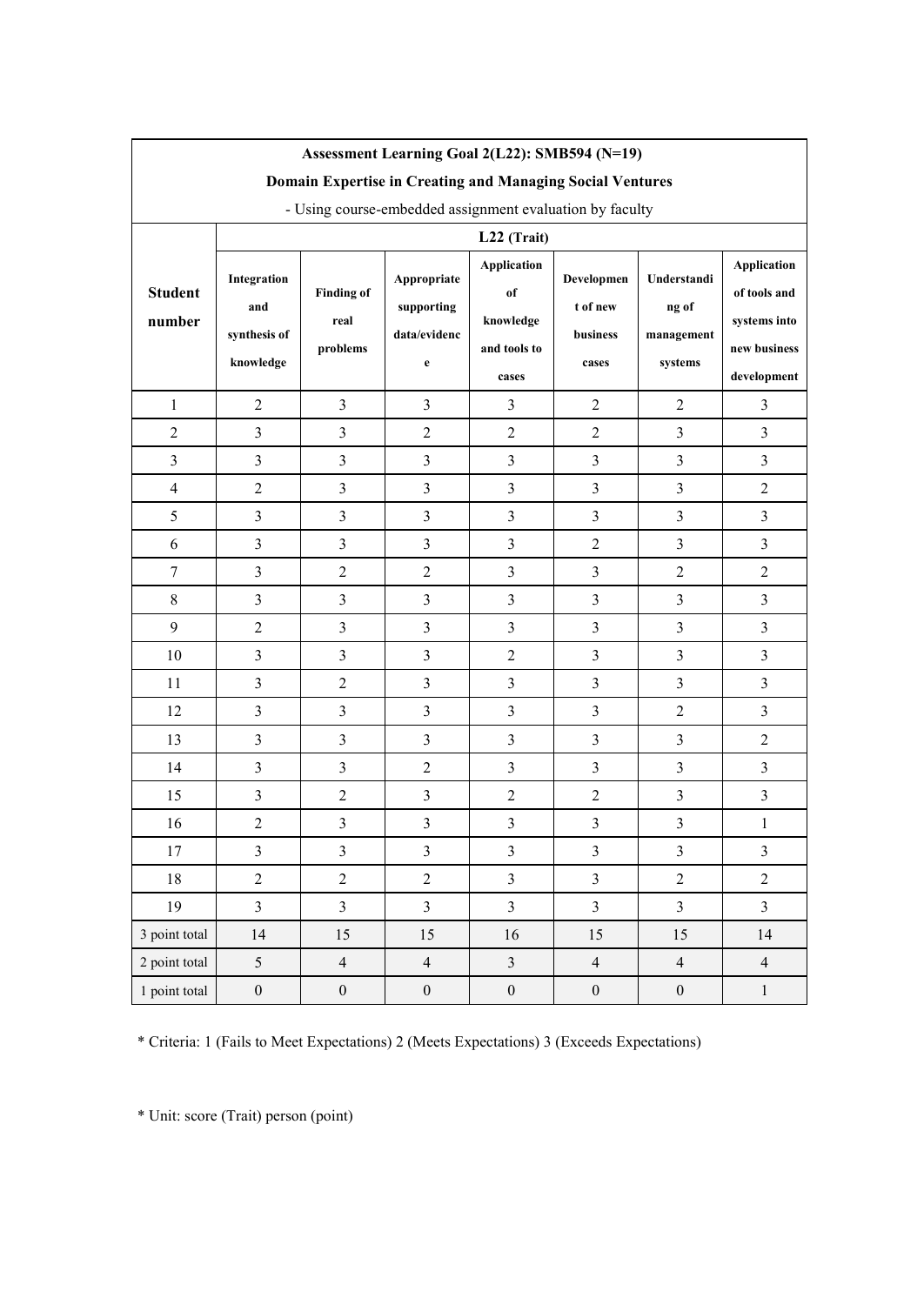|                          |                                                        |                                                         |                                                   | Assessment Learning Goal 3(L31): SMB549 (N=18)             |                               |                             |                                                     |                              |
|--------------------------|--------------------------------------------------------|---------------------------------------------------------|---------------------------------------------------|------------------------------------------------------------|-------------------------------|-----------------------------|-----------------------------------------------------|------------------------------|
|                          |                                                        |                                                         |                                                   | Communication                                              |                               |                             |                                                     |                              |
|                          |                                                        |                                                         |                                                   | - Using course-embedded presentation evaluation by faculty |                               |                             |                                                     |                              |
|                          |                                                        |                                                         |                                                   | L31 (Trait)                                                |                               |                             |                                                     |                              |
| <b>Student</b><br>number | <b>Clear</b><br>introduct<br>ion and<br>backgrou<br>nd | <b>Discipline</b><br>-related<br>concepts<br>and issues | Internally<br>consistent<br>argument<br>${\bf s}$ | Logic and<br>organizatio<br>$\mathbf n$                    | Consistent<br>conclusion<br>S | <b>Style and</b><br>grammar | <b>Effective</b><br>literatur<br>e search<br>skills | <b>Document</b><br>s sources |
| $\mathbf{1}$             | $\sqrt{2}$                                             | $\overline{3}$                                          | $\overline{3}$                                    | $\mathfrak{Z}$                                             | $\mathfrak{Z}$                | $\overline{3}$              | $\mathfrak{Z}$                                      | $\overline{3}$               |
| $\sqrt{2}$               | $\mathfrak{Z}$                                         | $\mathfrak{Z}$                                          | $\mathfrak{Z}$                                    | $\mathfrak{Z}$                                             | $\mathfrak{Z}$                | $\overline{3}$              | $\mathfrak{Z}$                                      | $\overline{3}$               |
| $\mathfrak{Z}$           | $\overline{3}$                                         | $\mathfrak{Z}$                                          | $\mathfrak{Z}$                                    | $\mathfrak{Z}$                                             | $\mathfrak{Z}$                | $\overline{2}$              | $\mathfrak{Z}$                                      | $\overline{\mathbf{3}}$      |
| $\overline{\mathbf{4}}$  | $\overline{\mathbf{3}}$                                | $\mathfrak{Z}$                                          | $\mathfrak{Z}$                                    | $\sqrt{2}$                                                 | $\mathfrak{Z}$                | $\overline{\mathbf{3}}$     | $\mathfrak{Z}$                                      | $\mathfrak{Z}$               |
| 5                        | $\mathfrak{Z}$                                         | $\mathfrak{Z}$                                          | $\mathfrak{Z}$                                    | $\mathfrak{Z}$                                             | $\mathfrak{Z}$                | $\overline{\mathbf{3}}$     | $\mathfrak{Z}$                                      | $\mathfrak{Z}$               |
| 6                        | $\overline{\mathbf{3}}$                                | $\mathfrak{Z}$                                          | $\overline{\mathbf{3}}$                           | $\mathfrak{Z}$                                             | $\mathfrak{Z}$                | $\overline{\mathbf{3}}$     | $\overline{2}$                                      | $\overline{\mathbf{3}}$      |
| $\boldsymbol{7}$         | $\mathfrak{Z}$                                         | $\mathfrak{Z}$                                          | $\mathfrak{Z}$                                    | $\mathfrak{Z}$                                             | $\mathfrak{Z}$                | 3                           | $\mathfrak{Z}$                                      | $\mathfrak{Z}$               |
| $\,8\,$                  | $\overline{\mathbf{3}}$                                | $\mathfrak{Z}$                                          | $\mathfrak{Z}$                                    | $\mathfrak{Z}$                                             | $\mathfrak{Z}$                | 3                           | $\mathfrak{Z}$                                      | $\mathfrak{Z}$               |
| 9                        | $\overline{2}$                                         | $\mathfrak{Z}$                                          | $\mathfrak{Z}$                                    | $\mathfrak{Z}$                                             | $\mathfrak{Z}$                | 3                           | $\mathfrak{Z}$                                      | $\mathfrak{Z}$               |
| $10\,$                   | $\overline{\mathbf{3}}$                                | $\mathfrak{Z}$                                          | $\mathfrak{Z}$                                    | $\mathfrak{Z}$                                             | $\mathfrak{Z}$                | $\overline{\mathbf{3}}$     | $\mathfrak{Z}$                                      | $\overline{\mathbf{3}}$      |
| 11                       | $\sqrt{2}$                                             | $\mathfrak{Z}$                                          | $\mathfrak{Z}$                                    | $\mathfrak{Z}$                                             | $\overline{2}$                | $\overline{\mathbf{3}}$     | $\mathfrak{Z}$                                      | $\overline{2}$               |
| 12                       | $\overline{\mathbf{3}}$                                | $\mathfrak{Z}$                                          | $\mathfrak{Z}$                                    | $\mathfrak{Z}$                                             | $\mathfrak{Z}$                | $\overline{\mathbf{3}}$     | $\mathfrak{Z}$                                      | $\overline{3}$               |
| 13                       | $\mathfrak{Z}$                                         | $\mathfrak{Z}$                                          | $\mathfrak{Z}$                                    | $\mathfrak{Z}$                                             | $\sqrt{2}$                    | $\overline{\mathbf{3}}$     | $\mathfrak{Z}$                                      | $\overline{2}$               |
| 14                       | $\overline{\mathbf{3}}$                                | $\mathfrak{Z}$                                          | $\mathfrak{Z}$                                    | $\sqrt{2}$                                                 | $\sqrt{2}$                    | $\overline{\mathbf{3}}$     | $\mathfrak{Z}$                                      | $\overline{3}$               |
| 15                       | $\mathfrak{Z}$                                         | $\mathfrak{Z}$                                          | $\mathfrak{Z}$                                    | $\mathfrak{Z}$                                             | $\mathfrak{Z}$                | $\mathfrak{Z}$              | $\mathfrak{Z}$                                      | $\mathfrak{Z}$               |
| 16                       | $\overline{c}$                                         | $\sqrt{2}$                                              | $\sqrt{2}$                                        | $\mathfrak{Z}$                                             | $\mathfrak{Z}$                | $\overline{\mathbf{3}}$     | $\mathfrak{Z}$                                      | $\sqrt{2}$                   |
| 17                       | $\mathfrak{Z}$                                         | $\mathfrak{Z}$                                          | $\mathfrak{Z}$                                    | $\mathfrak{Z}$                                             | $\overline{2}$                | $\overline{3}$              | $\overline{2}$                                      | $\mathfrak{Z}$               |
| 18                       | $\overline{3}$                                         | $\overline{2}$                                          | $\overline{3}$                                    | $\overline{3}$                                             | $\overline{3}$                | $\overline{2}$              | $\overline{3}$                                      | $\overline{3}$               |
| 3 point total            | 14                                                     | 16                                                      | 17                                                | 16                                                         | 14                            | 16                          | 16                                                  | 15                           |
| 2 point total            | $\overline{4}$                                         | $\overline{2}$                                          | $\mathbf{1}$                                      | $\overline{2}$                                             | $\overline{4}$                | $\overline{2}$              | $\overline{2}$                                      | $\overline{3}$               |
| 1 point total            | $\boldsymbol{0}$                                       | $\boldsymbol{0}$                                        | $\boldsymbol{0}$                                  | $\boldsymbol{0}$                                           | $\boldsymbol{0}$              | $\boldsymbol{0}$            | $\boldsymbol{0}$                                    | $\boldsymbol{0}$             |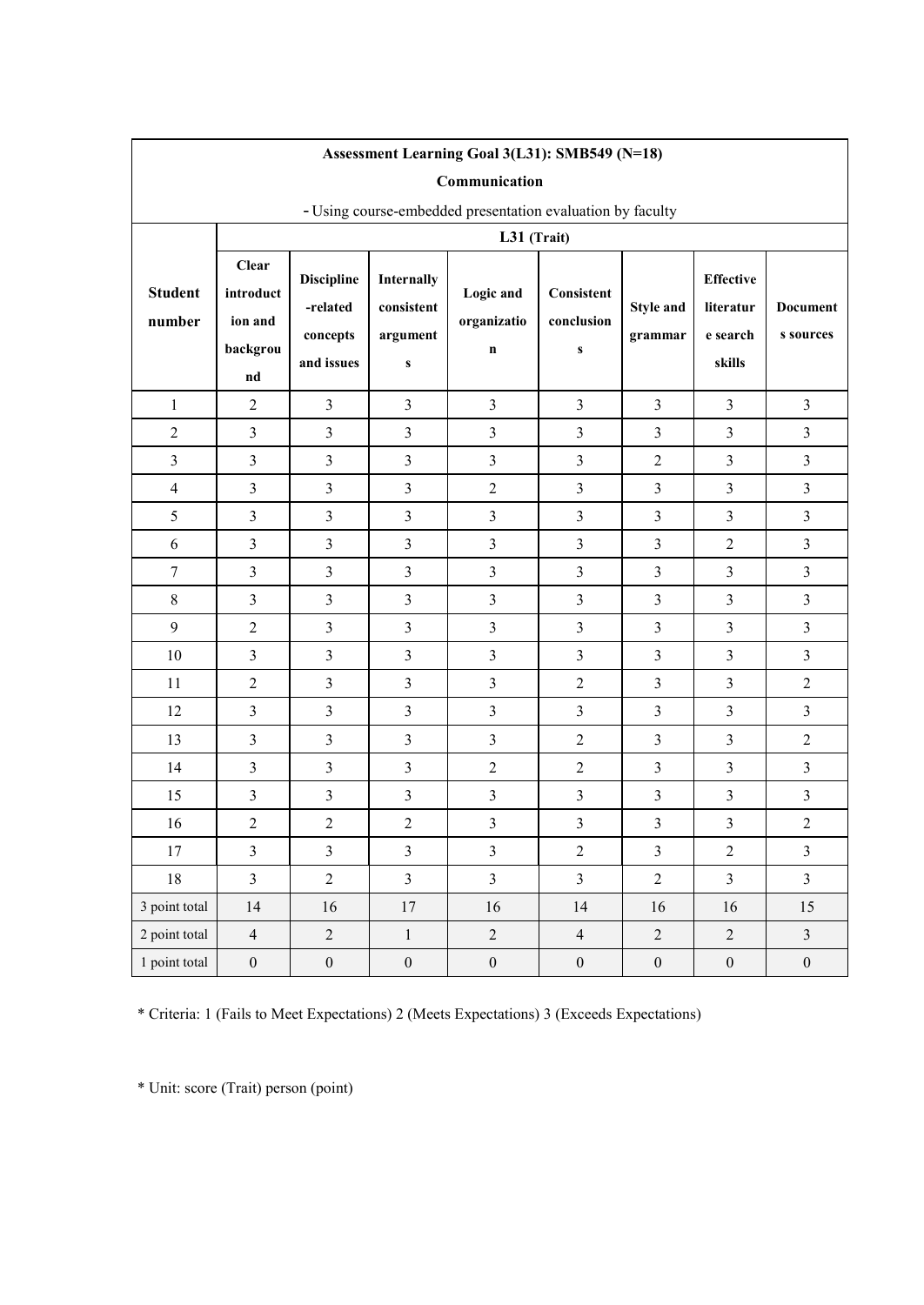| Assessment Learning Goal 3(L32): SMB594 (N=19) |                         |                                                            |                                     |                         |                     |                                              |                                          |
|------------------------------------------------|-------------------------|------------------------------------------------------------|-------------------------------------|-------------------------|---------------------|----------------------------------------------|------------------------------------------|
|                                                | Communication           |                                                            |                                     |                         |                     |                                              |                                          |
|                                                |                         | - Using course-embedded presentation evaluation by faculty |                                     |                         |                     |                                              |                                          |
|                                                | L32 (Trait)             |                                                            |                                     |                         |                     |                                              |                                          |
| <b>Student</b><br>number                       | Organizati<br>on        | <b>Quality of</b><br>slides                                | <b>Voice</b><br>quality<br>and pace | <b>Manneris</b><br>ms   | Profession<br>alism | Use of<br>media/rap<br>port with<br>audience | <b>Ability to</b><br>answer<br>questions |
| $\,1\,$                                        | $\mathfrak{Z}$          | $\mathfrak{Z}$                                             | $\overline{3}$                      | $\overline{2}$          | $\mathfrak{Z}$      | $\mathfrak{Z}$                               | $\mathbf{2}$                             |
| $\sqrt{2}$                                     | $\mathfrak{Z}$          | $\mathfrak{Z}$                                             | $\mathfrak{Z}$                      | $\mathfrak{Z}$          | $\overline{3}$      | $\sqrt{2}$                                   | $\mathfrak{Z}$                           |
| $\mathfrak{Z}$                                 | $\sqrt{2}$              | $\mathfrak{Z}$                                             | $\overline{3}$                      | $\overline{3}$          | $\sqrt{2}$          | $\mathfrak{Z}$                               | $\mathfrak{Z}$                           |
| $\overline{4}$                                 | $\mathfrak{Z}$          | $\sqrt{2}$                                                 | $\mathbf{2}$                        | $\overline{3}$          | $\overline{3}$      | $\overline{\mathbf{3}}$                      | $\mathfrak{Z}$                           |
| 5                                              | $\overline{\mathbf{3}}$ | $\mathfrak{Z}$                                             | $\overline{2}$                      | $\mathfrak{Z}$          | $\overline{3}$      | $\overline{2}$                               | $\mathbf{1}$                             |
| $\sqrt{6}$                                     | $\overline{3}$          | $\mathfrak{Z}$                                             | $\overline{3}$                      | $\overline{3}$          | $\sqrt{2}$          | $\mathfrak{Z}$                               | $\mathfrak{Z}$                           |
| $\tau$                                         | $\overline{\mathbf{3}}$ | $\overline{2}$                                             | $\mathfrak{Z}$                      | $\overline{2}$          | $\mathfrak{Z}$      | $\overline{3}$                               | $\mathfrak{Z}$                           |
| $\,8\,$                                        | $\overline{3}$          | $\mathfrak{Z}$                                             | $\overline{2}$                      | $\overline{\mathbf{3}}$ | $\mathfrak{Z}$      | $\mathfrak{Z}$                               | $\overline{2}$                           |
| 9                                              | $\overline{2}$          | $\mathfrak{Z}$                                             | $\mathfrak{Z}$                      | $\mathfrak{Z}$          | $\mathfrak{Z}$      | $\overline{2}$                               | $\mathfrak{Z}$                           |
| $10\,$                                         | $\overline{3}$          | $\mathfrak{Z}$                                             | $\overline{3}$                      | $\overline{2}$          | $\sqrt{2}$          | $\mathfrak{Z}$                               | $\mathfrak{Z}$                           |
| $11\,$                                         | $\overline{\mathbf{3}}$ | $\mathfrak{Z}$                                             | $\mathfrak{Z}$                      | $\overline{\mathbf{3}}$ | $\mathfrak{Z}$      | $\overline{2}$                               | $\mathfrak{Z}$                           |
| 12                                             | $\overline{3}$          | $\mathfrak{Z}$                                             | $\overline{3}$                      | $\overline{\mathbf{3}}$ | $\mathfrak{Z}$      | $\overline{2}$                               | $\boldsymbol{2}$                         |
| 13                                             | $\overline{3}$          | $\mathfrak{Z}$                                             | $\mathfrak{Z}$                      | $\overline{2}$          | $\overline{2}$      | $\overline{2}$                               | $\mathfrak{Z}$                           |
| 14                                             | $\overline{3}$          | $\mathfrak{Z}$                                             | $\overline{3}$                      | $\overline{\mathbf{3}}$ | $\sqrt{2}$          | $\overline{3}$                               | $\mathfrak{Z}$                           |
| 15                                             | $\overline{2}$          | $\mathfrak{Z}$                                             | $\mathfrak{Z}$                      | $\mathfrak{Z}$          | $\overline{3}$      | $\overline{3}$                               | $\overline{3}$                           |
| 16                                             | $\overline{2}$          | $\overline{3}$                                             | $\overline{2}$                      | $\overline{2}$          | $\mathbf{1}$        | $\overline{3}$                               | $\boldsymbol{2}$                         |
| 17                                             | $\overline{2}$          | $\overline{2}$                                             | $\mathfrak{Z}$                      | $\overline{\mathbf{3}}$ | $\sqrt{2}$          | $\overline{2}$                               | $\mathfrak{Z}$                           |
| $18\,$                                         | $\mathfrak{Z}$          | $\mathfrak{Z}$                                             | $\mathbf{2}$                        | $\sqrt{2}$              | $\mathfrak{Z}$      | $\boldsymbol{2}$                             | $\mathbf{2}$                             |
| 19                                             | $\overline{3}$          | $\overline{\mathbf{3}}$                                    | $\overline{3}$                      | $\overline{2}$          | $\overline{3}$      | $\overline{3}$                               | $\mathfrak{Z}$                           |
| 3 point total                                  | 14                      | 16                                                         | 14                                  | $12\,$                  | 12                  | $11\,$                                       | 13                                       |
| 2 point total                                  | 5                       | $\mathfrak{Z}$                                             | 5                                   | $\overline{7}$          | $\overline{6}$      | $8\,$                                        | $5\overline{)}$                          |
| 1 point total                                  | $\boldsymbol{0}$        | $\boldsymbol{0}$                                           | $\boldsymbol{0}$                    | $\boldsymbol{0}$        | $\,1$               | $\boldsymbol{0}$                             | $\,1$                                    |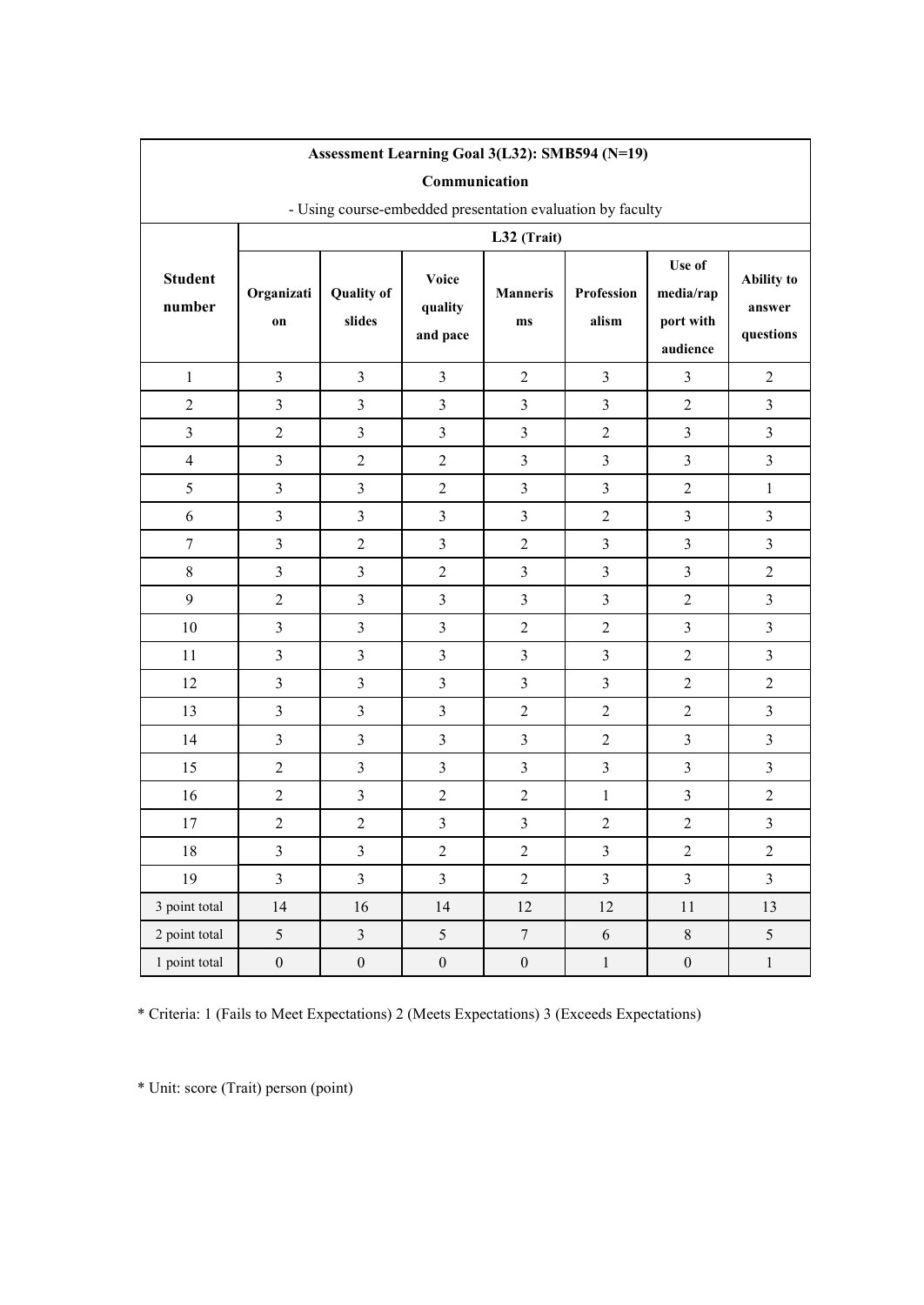|                  | Assessment Learning Goal 4(L41): SMB536 (N=17) |                                                          |                         |                  |                         |  |
|------------------|------------------------------------------------|----------------------------------------------------------|-------------------------|------------------|-------------------------|--|
|                  |                                                | <b>Ethically &amp; Socially Conscious Reasoning</b>      |                         |                  |                         |  |
|                  |                                                | - Using course-embedded assignment evaluation by faculty |                         |                  |                         |  |
| <b>Student</b>   | L41 (Trait)                                    |                                                          |                         |                  |                         |  |
| number           | <b>Identifies</b>                              | <b>Stakeholders</b>                                      | <b>Options</b>          | <b>Options</b>   | <b>Decision and</b>     |  |
|                  | dilemma                                        | consideration                                            | development             | evaluation       | action                  |  |
| $\mathbf{1}$     | $\overline{3}$                                 | $\overline{3}$                                           | $\mathfrak{Z}$          | $\mathfrak{Z}$   | $\overline{3}$          |  |
| $\overline{2}$   | $\overline{3}$                                 | $\overline{3}$                                           | $\overline{2}$          | $\overline{3}$   | $\overline{\mathbf{3}}$ |  |
| $\overline{3}$   | $\overline{3}$                                 | $\overline{3}$                                           | $\overline{3}$          | $\overline{3}$   | $\overline{3}$          |  |
| $\overline{4}$   | $\overline{3}$                                 | $\overline{3}$                                           | $\overline{3}$          | $\overline{3}$   | $\overline{3}$          |  |
| 5                | $\overline{3}$                                 | $\overline{3}$                                           | $\overline{\mathbf{3}}$ | $\overline{3}$   | $\overline{\mathbf{3}}$ |  |
| 6                | $\overline{3}$                                 | $\overline{3}$                                           | $\overline{2}$          | $\overline{2}$   | $\overline{c}$          |  |
| $\boldsymbol{7}$ | $\overline{2}$                                 | $\overline{3}$                                           | $\overline{3}$          | $\overline{3}$   | $\overline{\mathbf{3}}$ |  |
| $8\,$            | $\overline{3}$                                 | $\overline{3}$                                           | $\overline{3}$          | $\overline{3}$   | $\overline{3}$          |  |
| 9                | $\mathfrak{Z}$                                 | $\overline{2}$                                           | $\mathfrak{Z}$          | $\mathfrak{Z}$   | $\overline{\mathbf{3}}$ |  |
| 10               | $\overline{2}$                                 | $\overline{3}$                                           | $\overline{2}$          | $\mathfrak{Z}$   | $\overline{3}$          |  |
| 11               | $\overline{3}$                                 | $\overline{3}$                                           | $\overline{3}$          | $\overline{3}$   | $\overline{3}$          |  |
| 12               | $\overline{3}$                                 | $\overline{3}$                                           | $\overline{3}$          | $\overline{3}$   | $\overline{3}$          |  |
| 13               | $\overline{3}$                                 | $\overline{3}$                                           | $\overline{3}$          | $\overline{2}$   | $\overline{2}$          |  |
| 14               | $\overline{3}$                                 | $\overline{3}$                                           | $\overline{3}$          | $\overline{3}$   | $\overline{3}$          |  |
| 15               | $\overline{3}$                                 | $\overline{3}$                                           | $\overline{3}$          | $\overline{3}$   | $\overline{3}$          |  |
| 16               | $\overline{3}$                                 | $\overline{3}$                                           | $\overline{3}$          | $\mathfrak{Z}$   | $\overline{\mathbf{3}}$ |  |
| 17               | $\overline{3}$                                 | $\overline{2}$                                           | $\overline{2}$          | $\overline{3}$   | $\overline{2}$          |  |
| 3 point total    | 15                                             | 15                                                       | 13                      | 15               | 14                      |  |
| 2 point total    | $\overline{2}$                                 | $\overline{2}$                                           | $\overline{4}$          | $\overline{2}$   | $\overline{3}$          |  |
| 1 point total    | $\boldsymbol{0}$                               | $\boldsymbol{0}$                                         | $\boldsymbol{0}$        | $\boldsymbol{0}$ | $\boldsymbol{0}$        |  |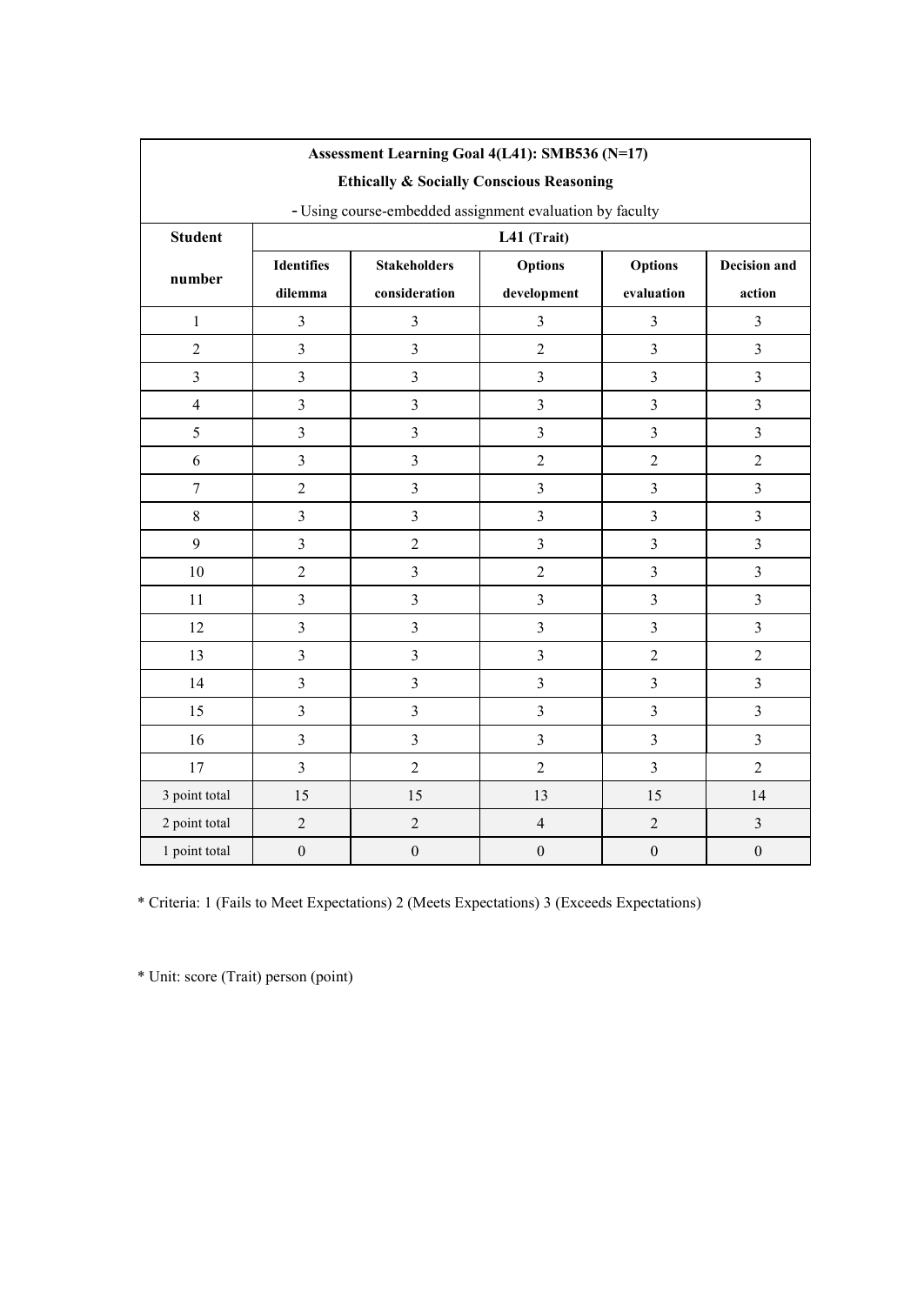| Assessment Learning Goal 4(L42): SMB594 (N=19)      |                                                          |                         |                         |  |  |  |
|-----------------------------------------------------|----------------------------------------------------------|-------------------------|-------------------------|--|--|--|
| <b>Ethically &amp; Socially Conscious Reasoning</b> |                                                          |                         |                         |  |  |  |
|                                                     | - Using course-embedded assignment evaluation by faculty |                         |                         |  |  |  |
|                                                     | L42 (Trait)                                              |                         |                         |  |  |  |
| <b>Student number</b>                               | Importance                                               | Understanding           | Compliance              |  |  |  |
| $\mathbf{1}$                                        | $\mathfrak{Z}$                                           | $\mathfrak{Z}$          | 3                       |  |  |  |
| $\overline{c}$                                      | $\overline{\mathbf{3}}$                                  | $\overline{c}$          | $\mathfrak{Z}$          |  |  |  |
| $\overline{\mathbf{3}}$                             | $\overline{\mathbf{3}}$                                  | $\overline{\mathbf{3}}$ | $\mathfrak{Z}$          |  |  |  |
| $\overline{4}$                                      | $\mathfrak{Z}$                                           | $\overline{\mathbf{3}}$ | $\mathfrak{Z}$          |  |  |  |
| 5                                                   | $\mathfrak{Z}$                                           | $\overline{\mathbf{3}}$ | $\mathfrak{Z}$          |  |  |  |
| 6                                                   | $\overline{\mathbf{3}}$                                  | $\overline{2}$          | $\sqrt{2}$              |  |  |  |
| $\tau$                                              | $\overline{3}$                                           | $\overline{3}$          | $\mathfrak{Z}$          |  |  |  |
| $8\,$                                               | $\mathfrak{Z}$                                           | $\overline{3}$          | $\mathfrak{Z}$          |  |  |  |
| 9                                                   | $\sqrt{2}$                                               | $\overline{\mathbf{3}}$ | $\mathfrak{Z}$          |  |  |  |
| $10\,$                                              | $\overline{3}$                                           | $\overline{3}$          | $\sqrt{2}$              |  |  |  |
| $11\,$                                              | $\mathfrak{Z}$                                           | $\overline{\mathbf{3}}$ | $\mathfrak{Z}$          |  |  |  |
| 12                                                  | $\overline{3}$                                           | $\overline{\mathbf{3}}$ | $\mathfrak{Z}$          |  |  |  |
| 13                                                  | $\overline{3}$                                           | $\overline{3}$          | $\overline{3}$          |  |  |  |
| 14                                                  | $\overline{\mathbf{3}}$                                  | $\overline{\mathbf{3}}$ | $\mathfrak{Z}$          |  |  |  |
| 15                                                  | $\overline{3}$                                           | $\overline{\mathbf{3}}$ | $\mathfrak{Z}$          |  |  |  |
| 16                                                  | $\sqrt{2}$                                               | $\overline{c}$          | $\mathfrak{Z}$          |  |  |  |
| $17\,$                                              | $\overline{\mathbf{3}}$                                  | $\overline{3}$          | $\overline{2}$          |  |  |  |
| 18                                                  | $\mathfrak{Z}$                                           | $\overline{3}$          | $\overline{\mathbf{3}}$ |  |  |  |
| 19                                                  | $\mathfrak{Z}$                                           | $\overline{c}$          | $\mathfrak{Z}$          |  |  |  |
| 3 point total                                       | $17\,$                                                   | 15                      | 16                      |  |  |  |
| 2 point total                                       | $\sqrt{2}$                                               | $\overline{4}$          | $\mathfrak{Z}$          |  |  |  |
| 1 point total                                       | $\boldsymbol{0}$                                         | $\boldsymbol{0}$        | $\boldsymbol{0}$        |  |  |  |

\* Unit: score (Trait) person (point)

 $\Gamma$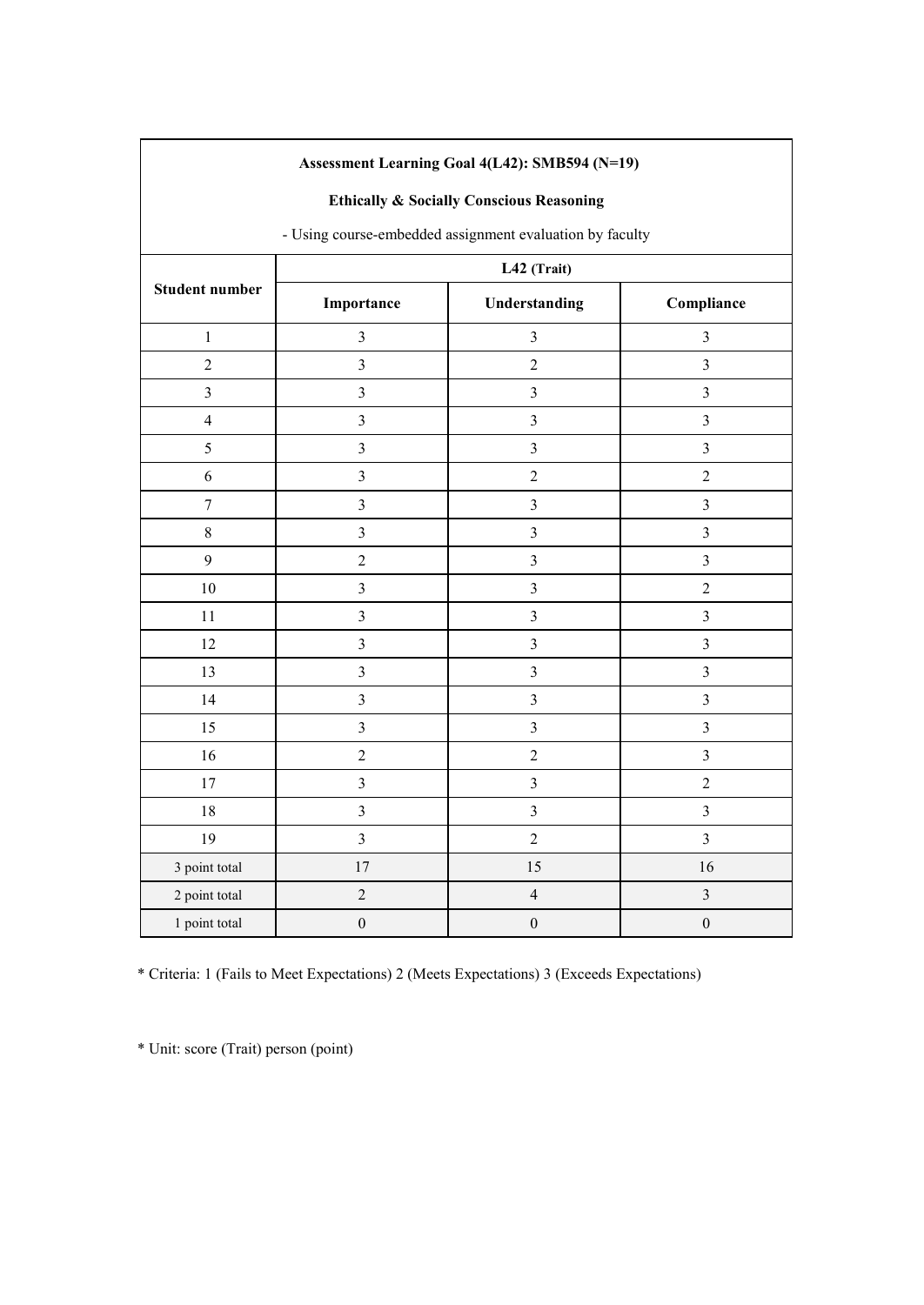| Assessment Learning Goal 5(L51): SMB594 (N=19) |                                           |                                                            |                                                                   |                         |  |  |
|------------------------------------------------|-------------------------------------------|------------------------------------------------------------|-------------------------------------------------------------------|-------------------------|--|--|
|                                                |                                           | <b>Global Perspective</b>                                  |                                                                   |                         |  |  |
|                                                |                                           | - Using course-embedded presentation evaluation by faculty |                                                                   |                         |  |  |
| <b>Student</b>                                 | L51 (Trait)                               |                                                            |                                                                   |                         |  |  |
| number                                         | <b>Identification of</b><br>global issues | Analysis of global<br>issues                               | <b>Application of</b><br>analysis to global<br>business situation | Cultural<br>differences |  |  |
| $\mathbf{1}$                                   | $\mathfrak{Z}$                            | $\mathfrak{Z}$                                             | $\mathfrak{Z}$                                                    | $\mathfrak{Z}$          |  |  |
| $\overline{2}$                                 | $\overline{3}$                            | $\overline{2}$                                             | $\overline{2}$                                                    | $\overline{3}$          |  |  |
| $\mathfrak{Z}$                                 | $\overline{2}$                            | $\mathfrak{Z}$                                             | $\overline{\mathbf{3}}$                                           | $\overline{2}$          |  |  |
| $\overline{4}$                                 | $\mathfrak{Z}$                            | $\overline{3}$                                             | $\overline{3}$                                                    | $\overline{3}$          |  |  |
| 5                                              | $\mathfrak{Z}$                            | $\overline{\mathbf{3}}$                                    | $\overline{\mathbf{3}}$                                           | $\overline{3}$          |  |  |
| 6                                              | $\mathfrak{Z}$                            | $\overline{\mathbf{3}}$                                    | $\overline{3}$                                                    | $\overline{2}$          |  |  |
| $\boldsymbol{7}$                               | $\mathfrak{Z}$                            | $\overline{\mathbf{3}}$                                    | $\overline{3}$                                                    | $\overline{3}$          |  |  |
| $\,8\,$                                        | $\overline{2}$                            | $\overline{2}$                                             | $\overline{2}$                                                    | $\overline{3}$          |  |  |
| 9                                              | $\overline{3}$                            | $\overline{\mathbf{3}}$                                    | $\overline{\mathbf{3}}$                                           | $\overline{3}$          |  |  |
| 10                                             | $\overline{3}$                            | $\overline{\mathbf{3}}$                                    | $\overline{3}$                                                    | $\overline{3}$          |  |  |
| 11                                             | $\overline{3}$                            | $\overline{\mathbf{3}}$                                    | $\overline{3}$                                                    | $\overline{2}$          |  |  |
| 12                                             | $\overline{3}$                            | $\overline{\mathbf{3}}$                                    | $\overline{3}$                                                    | $\overline{3}$          |  |  |
| 13                                             | $\overline{3}$                            | $\overline{2}$                                             | $\overline{2}$                                                    | $\overline{3}$          |  |  |
| 14                                             | $\overline{2}$                            | $\overline{\mathbf{3}}$                                    | $\overline{\mathbf{3}}$                                           | $\overline{3}$          |  |  |
| 15                                             | $\overline{3}$                            | $\overline{\mathbf{3}}$                                    | $\overline{3}$                                                    | $\overline{3}$          |  |  |
| 16                                             | $\mathfrak{Z}$                            | $\overline{3}$                                             | $\overline{2}$                                                    | $\overline{2}$          |  |  |
| 17                                             | $\overline{3}$                            | $\sqrt{2}$                                                 | $\mathfrak{Z}$                                                    | $\mathfrak{Z}$          |  |  |
| $18\,$                                         | 2                                         | 3                                                          | 3                                                                 | 3                       |  |  |
| 19                                             | $\overline{3}$                            | $\overline{3}$                                             | $\overline{3}$                                                    | $\overline{\mathbf{3}}$ |  |  |
| 3 point total                                  | 15                                        | 15                                                         | 15                                                                | 15                      |  |  |
| 2 point total                                  | $\overline{4}$                            | $\overline{4}$                                             | $\overline{4}$                                                    | $\overline{4}$          |  |  |
| 1 point total                                  | $\boldsymbol{0}$                          | $\boldsymbol{0}$                                           | $\boldsymbol{0}$                                                  | $\boldsymbol{0}$        |  |  |